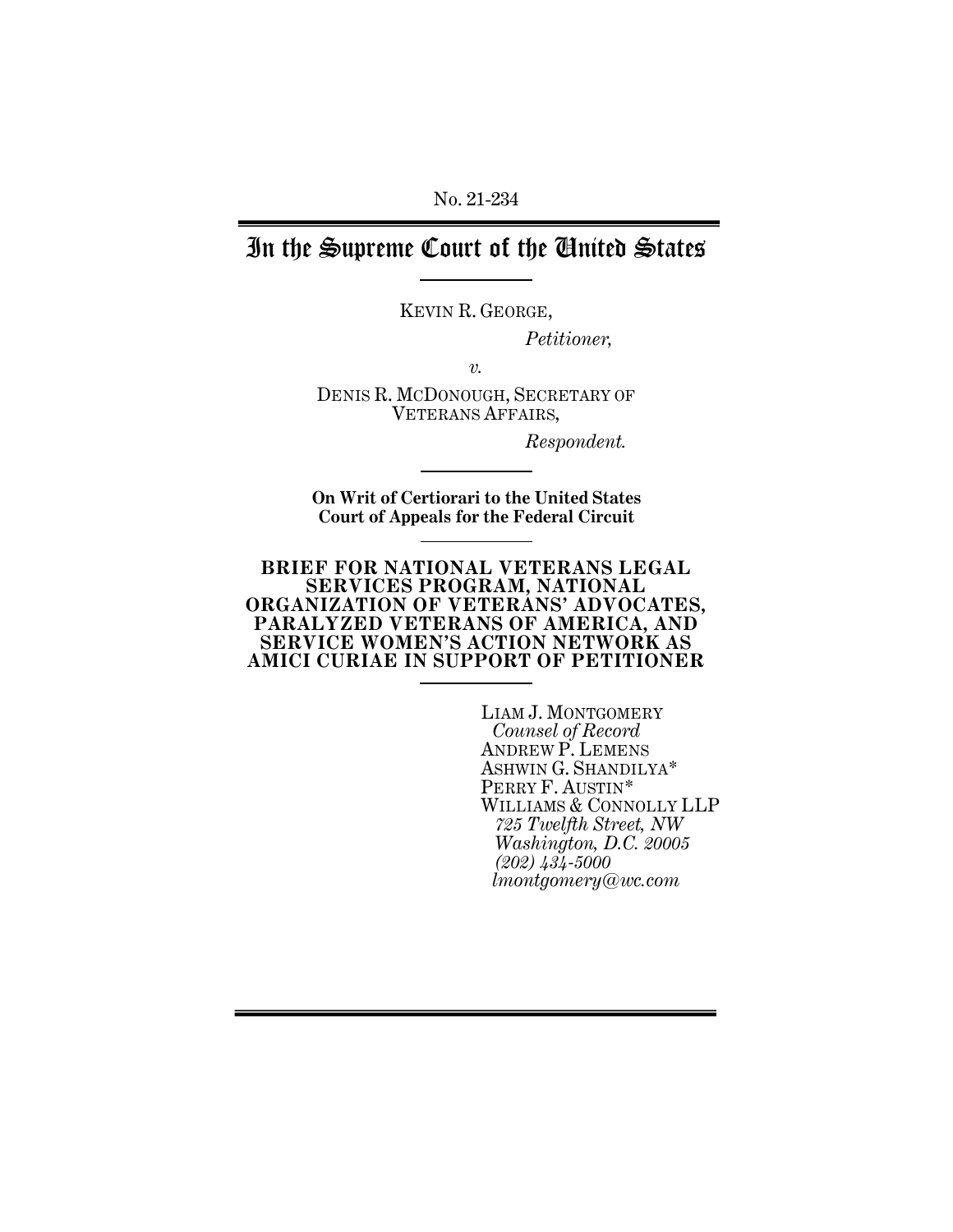\*Admitted in Virginia. Practice in the District of Columbia supervised by members of the D.C. Bar as required by D.C. App. R. 49(c)(8).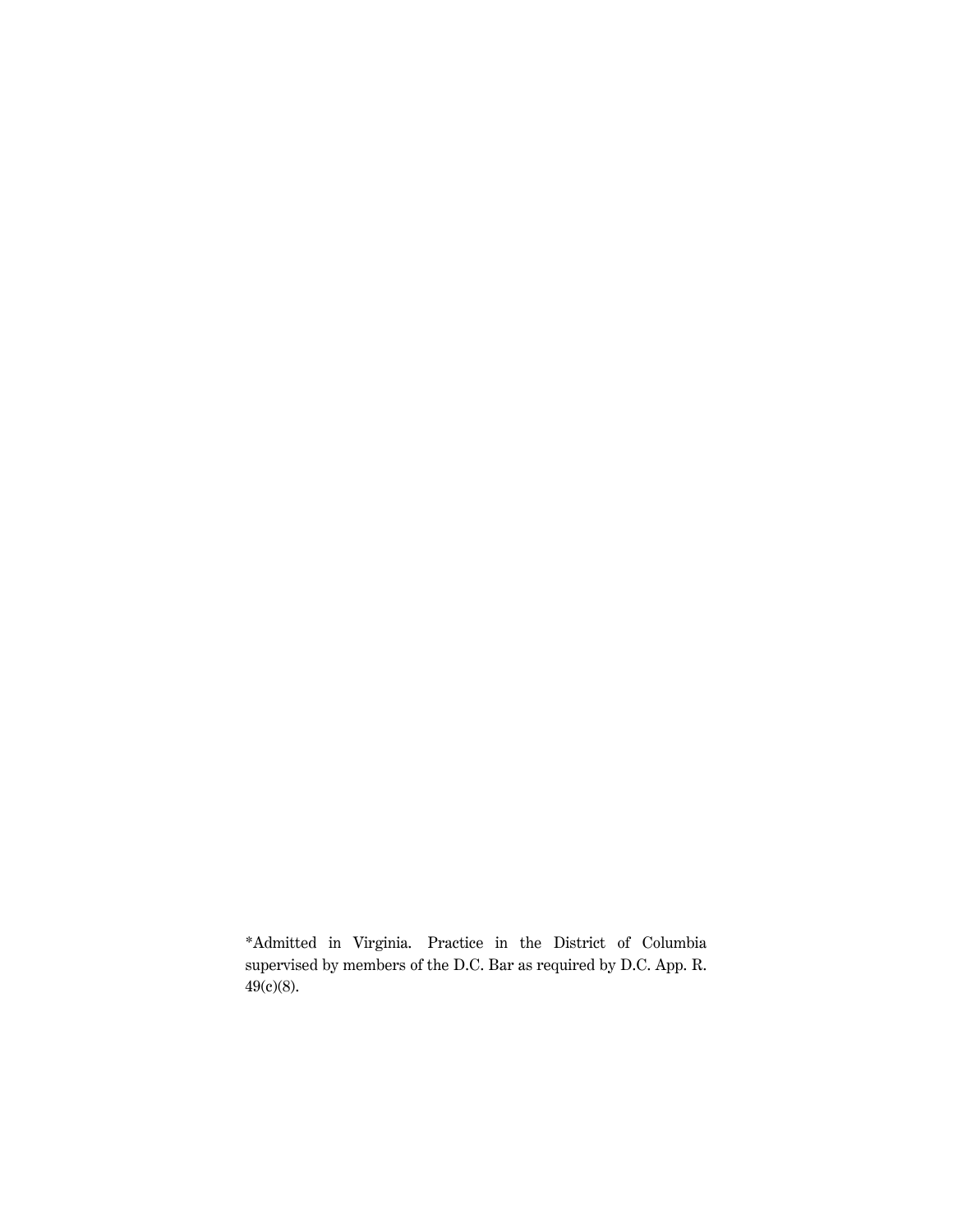## **TABLE OF CONTENTS**

| Ι. | Congress Designed the Veterans' Benefits                                                                                   |
|----|----------------------------------------------------------------------------------------------------------------------------|
| П. | CUE Has Been a Feature of this Country's                                                                                   |
|    | A. Prior to World War I, the United States<br>Lacked a Comprehensive Approach to                                           |
|    | B. CUE Was an Original Feature of the<br>Modern System of Veterans' Benefits                                               |
|    | C. The Roosevelt Administration Retained<br>CUE When It Rebuilt the VA in the 1930s 10                                     |
|    | D. CUE Endured Through Post-World War II                                                                                   |
|    | E. After Congress Empowered Veterans to<br>Seek Judicial Review in 1988, CUE<br>Remained an Important Tool for Correcting  |
|    | Errors that Pre- and Post-Dated this New                                                                                   |
|    | F. Congress Reaffirmed CUE's Importance in                                                                                 |
|    | III. CUE Is a Critical Tool for Helping Veterans<br>Affected by the VA's Continuous Struggle with<br>15<br>Delay and Error |
|    | A. Delay and Error Have Often Plagued the<br>VA's Adjudication of Benefits Claims 15                                       |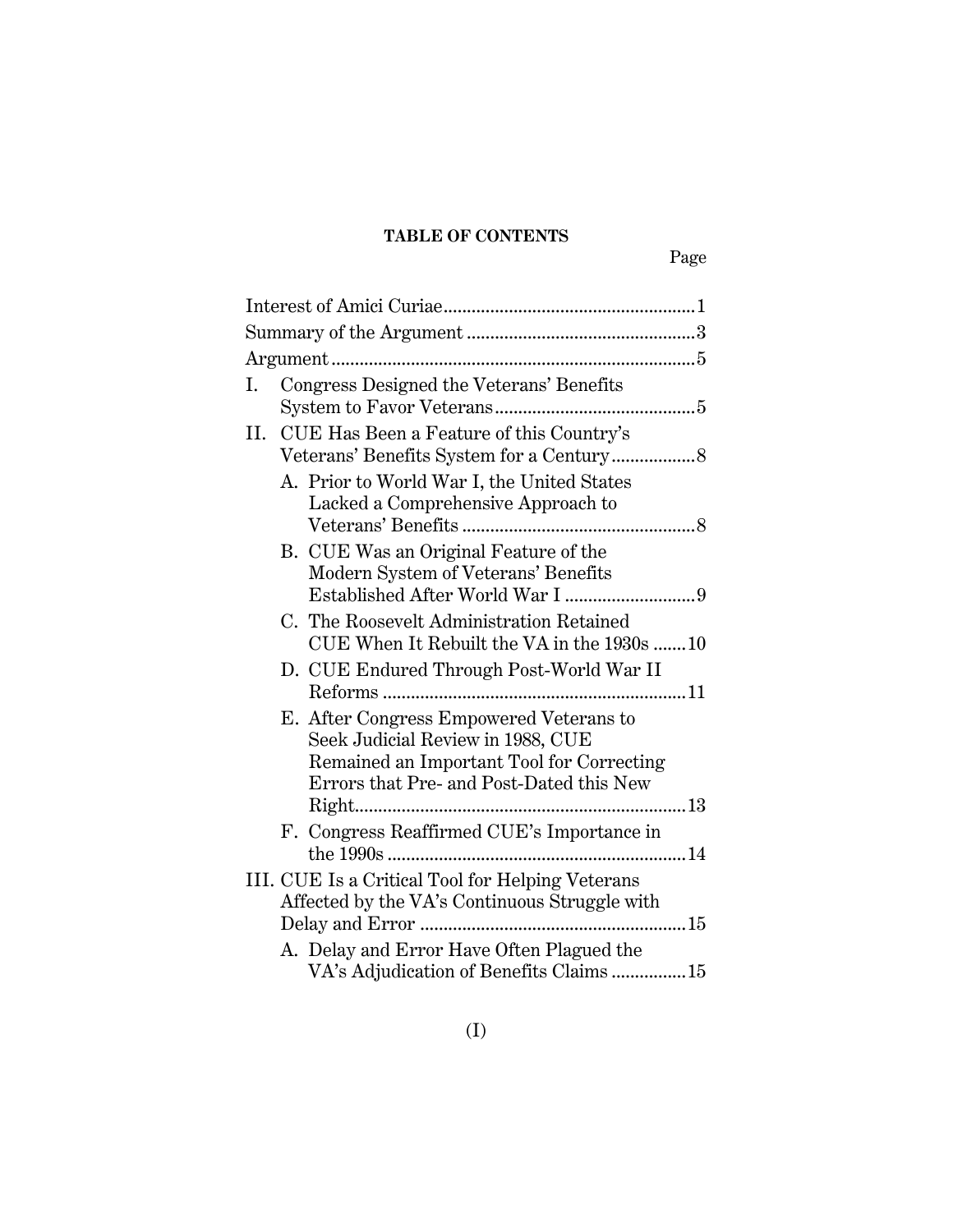| B. Data Have Long Demonstrated the Scope<br>and Scale of the VA's Accuracy Issues18                                        |
|----------------------------------------------------------------------------------------------------------------------------|
| C. CUE is a Critical Tool for Veterans to<br><b>Challenge Erroneous Final Benefits</b>                                     |
| IV. The Federal Circuit's Decision Robs Veterans of                                                                        |
| A. CUE Helps to Correct Systemic<br>Imbalances Between Veterans and the VA22                                               |
| B. The Federal Circuit's Decision Rewards the<br>VA for Committing Obvious, Structural                                     |
| C. The History of the Presumption of<br>Soundness Regulation Demonstrates the<br>Flaws in the Federal Circuit's Decision24 |
| 27                                                                                                                         |

# II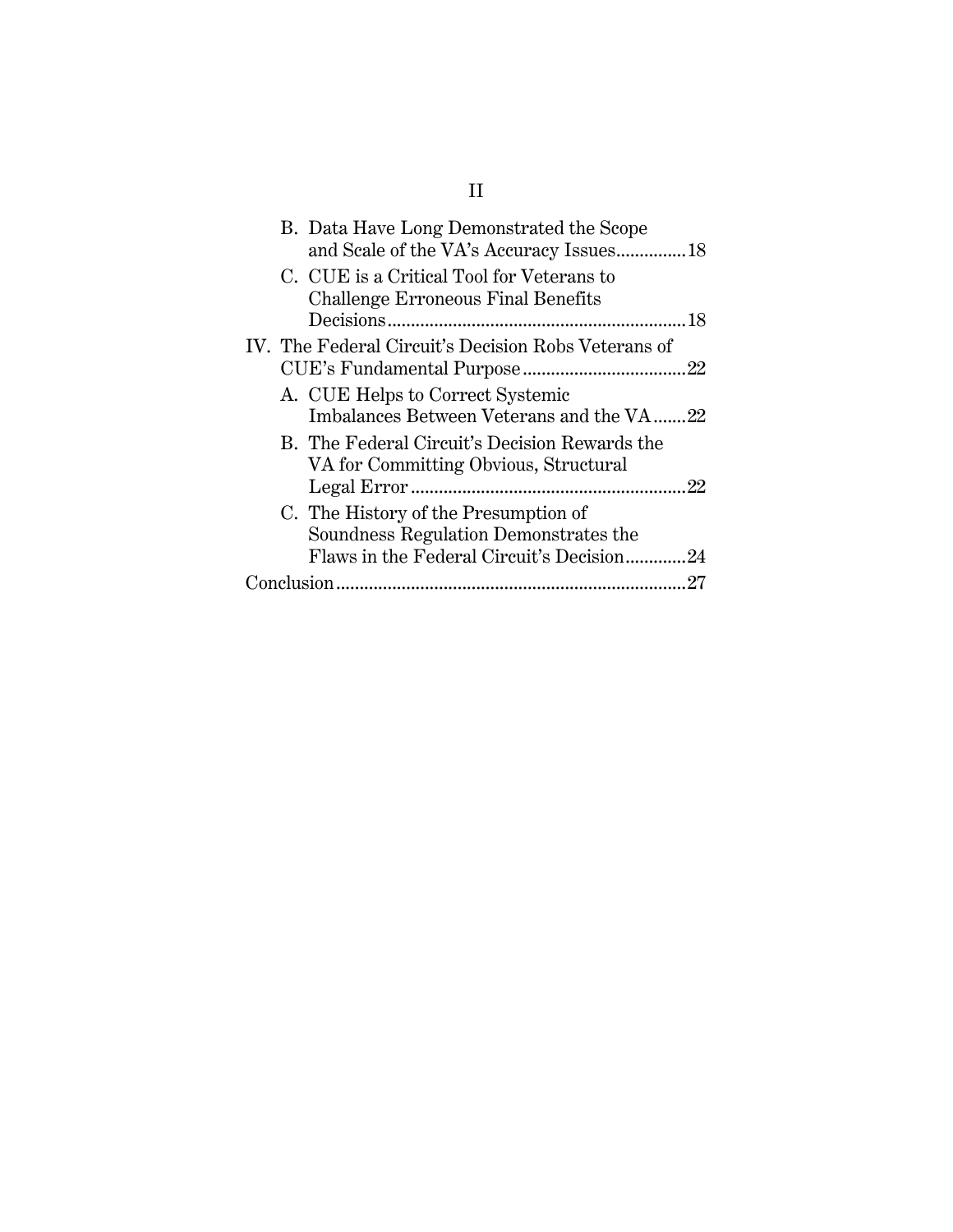# **TABLE OF AUTHORITIES**

Cases:

Page

| Baskin v. McDonough,                   |
|----------------------------------------|
| No. 20-1217, 2021 WL 1707139           |
|                                        |
| Cegelnik v. Wilkie,                    |
| No. 18-4319, 2019 WL 4120415           |
|                                        |
| Cohen v. McDonough,                    |
| No. 19-2329, 2021 WL 3878976           |
|                                        |
| Cushman v. Shinseki,                   |
|                                        |
| George v. McDonough,                   |
|                                        |
| Gettler v. Shinseki,                   |
| No. 09-2257, 2011 WL 1625092           |
|                                        |
| Gray v. Sec'y of Veterans Aff.,        |
| 875 F.3d 1102 (Fed. Cir. 2017)  17     |
| Henderson v. Shinseki,                 |
|                                        |
| James v. McDonough,                    |
| No. 20-0318, 2021 WL 5001748           |
|                                        |
| Jaquay v. Principi,                    |
|                                        |
| Petitti v. McDonald,                   |
|                                        |
| Pirkl v. Shinseki,                     |
| 718 F.3d 1379 (Fed. Cir. 2013)  19     |
| Pirkl v. Wilkie,                       |
| 906 F.3d 1371 (Fed. Cir. 2018)  19, 20 |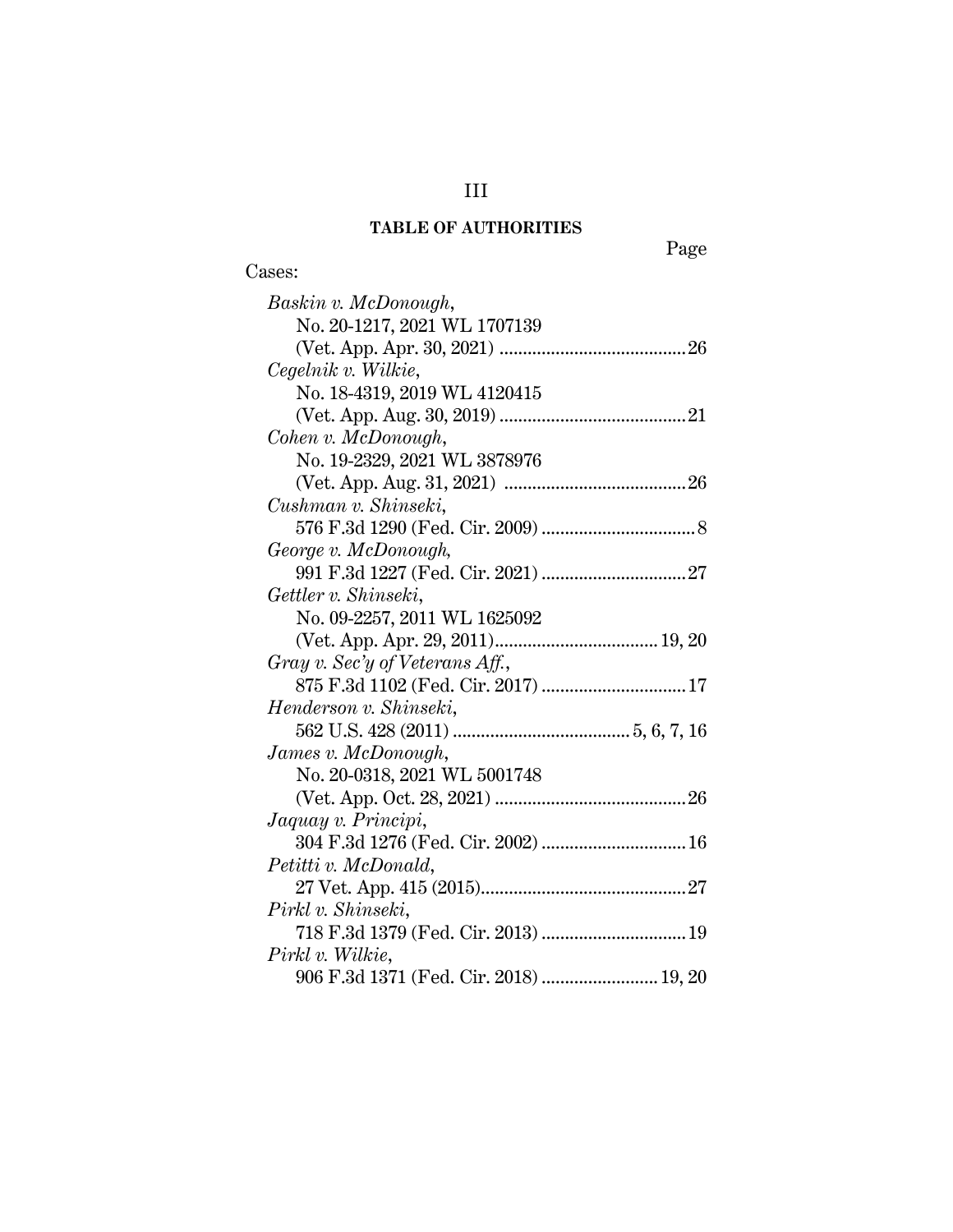| Cases—continued:                      |  |
|---------------------------------------|--|
| <i>Redacted</i> , No. 01-02 686A,     |  |
| Bd. Vet. App. 0900838,                |  |
|                                       |  |
| <i>Redacted, No. 07-39,</i>           |  |
| Bd. Vet. App. 0820697,                |  |
|                                       |  |
| <i>Redacted</i> , No. 10-45 920,      |  |
| Bd. Vet. App. 1334737,                |  |
|                                       |  |
| Shinseki v. Sanders,                  |  |
|                                       |  |
| Sierra v. McDonough,                  |  |
| No. 18-4509, 2022 WL 277274           |  |
|                                       |  |
| Smith v. Brown,                       |  |
| 35 F.3d 1516 (Fed. Cir. 1994)  10, 14 |  |
| United States v. Oregon,              |  |
|                                       |  |
| Wagner v. Principi,                   |  |
|                                       |  |
| Wise v. Shinseki,                     |  |
|                                       |  |
|                                       |  |

### Statutes and Regulations:

### 38 U.S.C. § 705 (1934)..............................................................[.11](#page-20-1) § 1111 .......................................................................[.24](#page-33-3) § 5107 .........................................................................[.6](#page-15-2) § 5108 .........................................................................[.7](#page-16-1) § 5109A ................................................................... [7,](#page-16-2) 8 § 5110 .........................................................................[.7](#page-16-3) § 7111 ...................................................................... [7,](#page-16-4) 8 § 7261 .........................................................................[.7](#page-16-5)

Page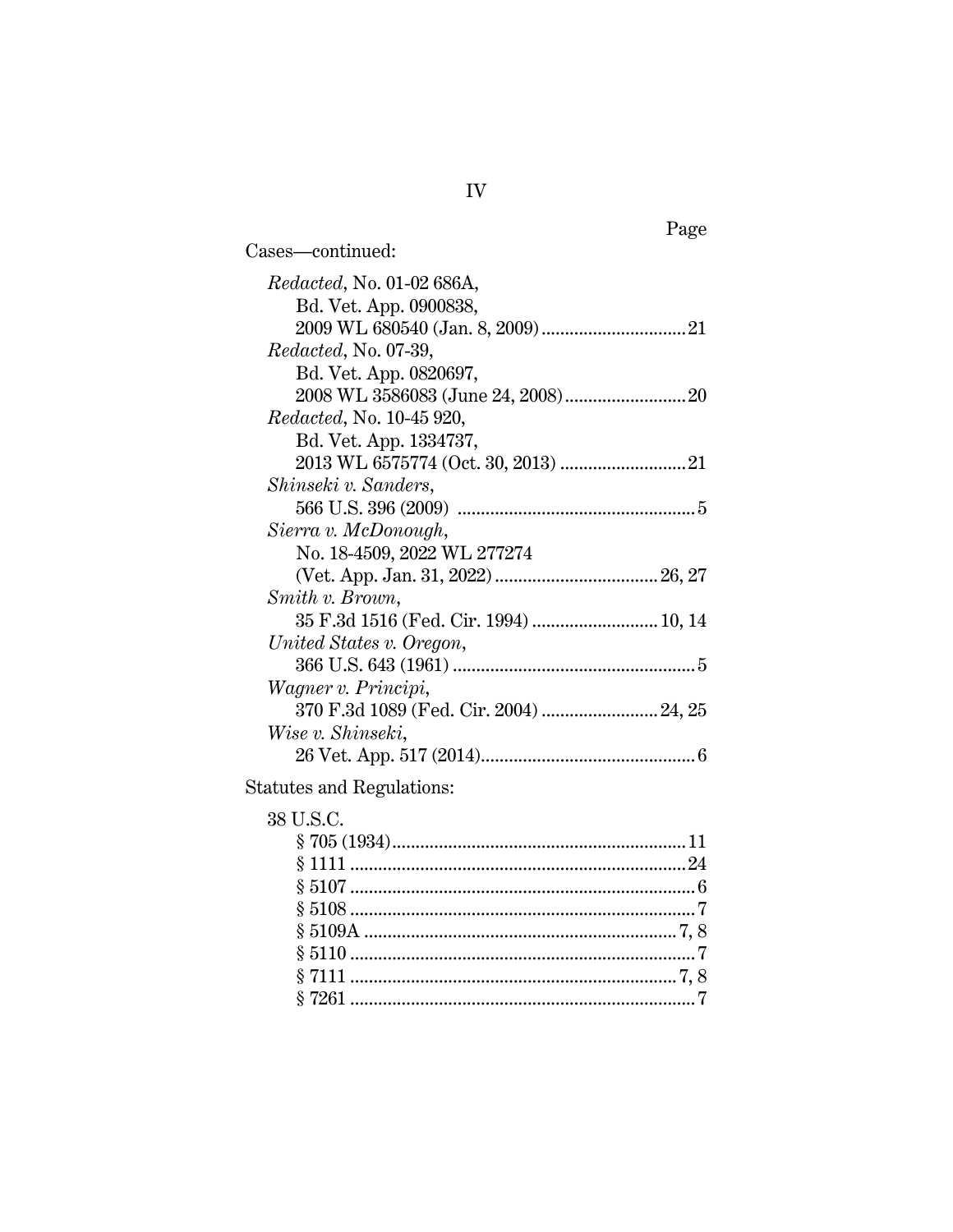| Page                                          |
|-----------------------------------------------|
| Statutes and Regulations-continued:           |
| Act of July 3, 1930, Pub. L. No. 71-536,      |
|                                               |
| Economy Act of 1933, Pub. L. No. 7302,        |
| 48 Stat. 8 (codified as amended at            |
|                                               |
| Independent Offices Appropriations Act of     |
|                                               |
| Pub. L. No. 105-111, 111 Stat. 2271 (1997)    |
| (codified at 38 U.S.C. §§ 5109A, 7111) 15     |
| Veterans Appeals Improvement and              |
| Modernization Act of 2017,                    |
|                                               |
| Veterans Benefit Act of 1957,                 |
|                                               |
| Veterans Benefit Act of 1958,                 |
| Pub. L. No. 85-857, § 311, 72 Stat. 1105 25   |
| Veterans Judicial Review Act of 1988,         |
| Pub. L. No. 100-687, § 102, 102 Stat. 4105 13 |
| 38 C.F.R.                                     |
|                                               |
|                                               |
|                                               |
|                                               |
|                                               |
|                                               |
|                                               |
|                                               |
|                                               |
|                                               |
|                                               |
|                                               |
|                                               |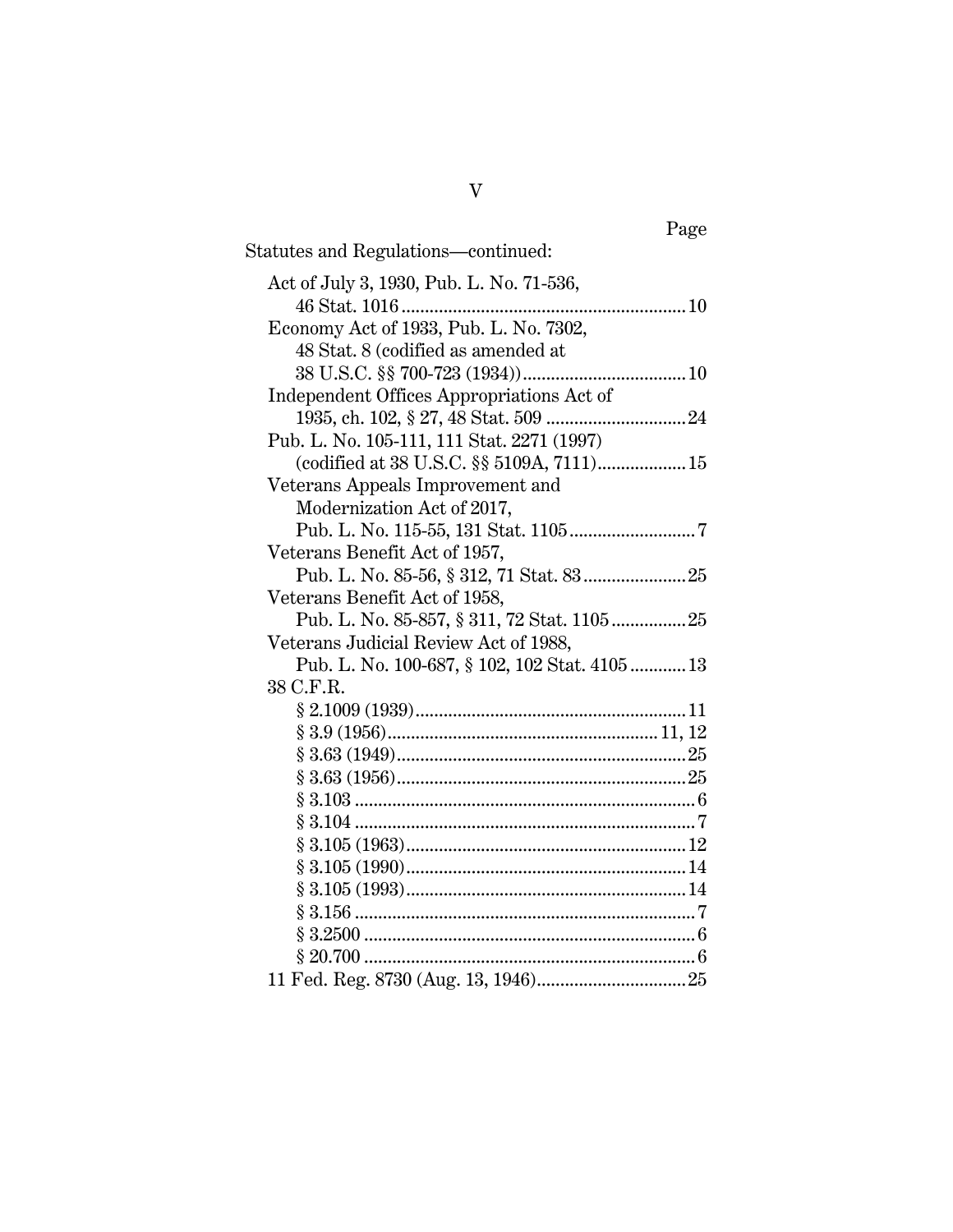| Page                                                  |
|-------------------------------------------------------|
| Statutes and Regulations—continued:                   |
|                                                       |
| 26 Fed. Reg. (Feb. 24, 1961)                          |
|                                                       |
|                                                       |
|                                                       |
|                                                       |
|                                                       |
| Bureau War Risk Ins. Regul. 57 § A.I(c) (1920)  9, 15 |
| Exec. Order No. 10,588,                               |
|                                                       |
| Veterans' Admin. Regul. 1009(A),                      |
|                                                       |
|                                                       |
| Veterans' Bureau Regul. 35 § 3065(c) (1923) 10        |
| Veterans' Bureau Regul. 187 § 7155 (1928) 10, 11      |
| Veterans' Regul. No. $1(a)$ , pt. I, $\P$ I(b),       |
|                                                       |
| Other Authorities:                                    |
| Adm'r Decision, Veterans' Admin., No. 873             |
| $(Apr. 9, 1951)$                                      |
| Adm'r Veterans Affs., Annual Report: 1959             |
|                                                       |
| Adm'r Veterans Affs., Annual Report: 1962             |
|                                                       |

Adm'r Veterans Affs., *Report for the Fiscal* 

Adm'r Veterans Affs., *Report for Fiscal Year* 

*Year Ended June 30, 1936* (1937) ...........................[.6](#page-15-6)

*Ending June 30, 1946* (1947).................................[.16](#page-25-1)

VI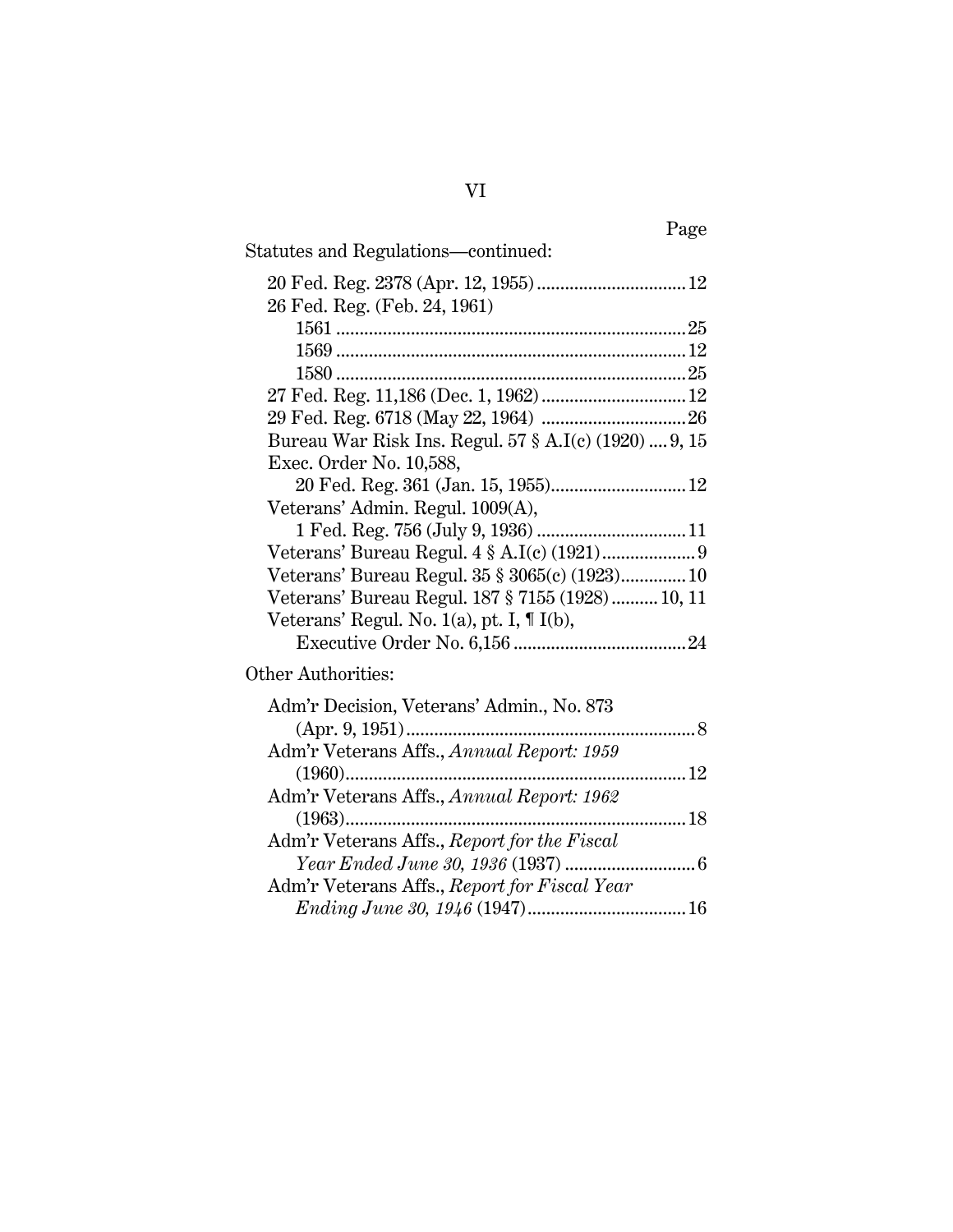# Page

| Adm'r Veterans Affs., Report for Fiscal Year |
|----------------------------------------------|
|                                              |
| David Ames et al., Due Process and Mass      |
| Adjudication: Crisis and Reform, 72 Stan.    |
|                                              |
| 89 Cong. Rec. (1943)                         |
|                                              |
|                                              |
| Cong. Rec. S12487                            |
|                                              |
| William H. Glasson, Federal Military         |
| <i>Pensions in the United States</i>         |
|                                              |
|                                              |
|                                              |
| Laurence R. Helfer, The Politics of Judicial |
| <b>Structure: Creating the United States</b> |
| Court of Veterans Appeals,                   |
|                                              |
| 5 Journals of the Continental Congress,      |
| 1774-1789 (Worthington C. Ford               |
|                                              |
| President's Comm'n on Veterans' Pensions,    |
| Findings and Recommendations,                |
| Veterans' Benefits in the United States, A   |
|                                              |
| James D. Ridgway, Recovering an              |
| Institutional Memory: The Origins of the     |
| Modern Veterans' Benefits System from        |
| 1914 to 1958, 5 Vet. L. Rev. 1 (2013) passim |

## VII

Other Authorities—continued: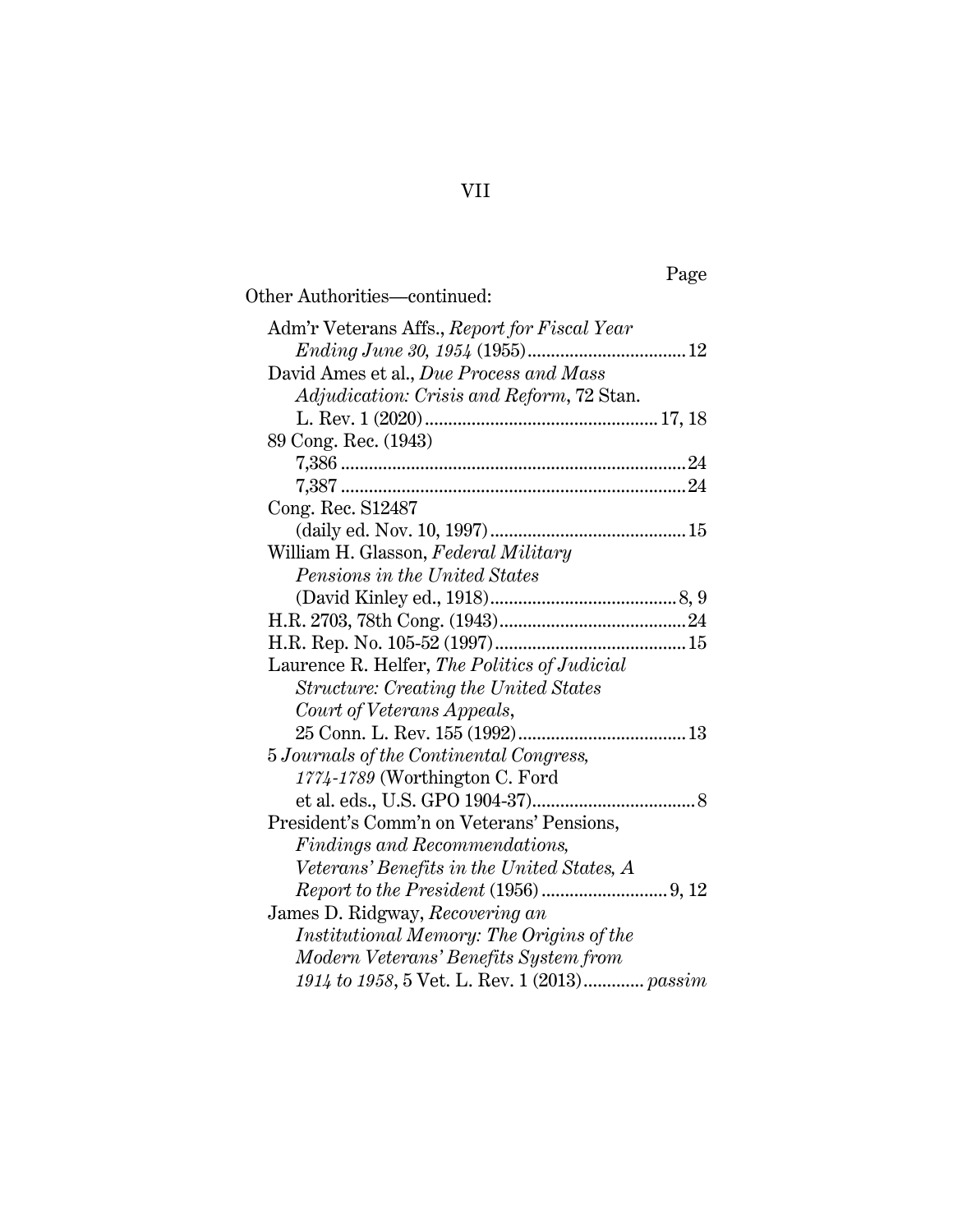# Page

Other Authorities—continued:

| James D. Ridgway, The Splendid Isolation          |  |  |
|---------------------------------------------------|--|--|
| Revisited: Lessons from the History of            |  |  |
| Veterans' Benefits Before Judicial Review,        |  |  |
|                                                   |  |  |
| James D. Ridgway, The Veterans' Judicial          |  |  |
| Review Act Twenty Years Later:                    |  |  |
| Confronting the New Complexities of the           |  |  |
| Veterans Benefits System,                         |  |  |
| 66 N.Y.U. Ann. Surv. Am. L. 251 (2010)  17        |  |  |
|                                                   |  |  |
|                                                   |  |  |
| U.S. Dep't of Veterans Affs., Mission, Vision,    |  |  |
| Core Values & Goals,                              |  |  |
| http://www.va.gov/about_va/mission.asp 5          |  |  |
| U.S. Dep't of Veterans Affs., Veterans            |  |  |
| Benefits Administration Reports,                  |  |  |
| https://www.benefits.va.gov/reports/detaile       |  |  |
|                                                   |  |  |
| U.S. Gov't Accountability Off., GAO-10-213,       |  |  |
| Veterans' Disability Benefits: Further            |  |  |
| Evaluation of Ongoing Initiatives Could           |  |  |
| Help Identify Effective Approaches for            |  |  |
| <i>Improving Claims Processing</i> (Jan. 2010) 16 |  |  |
| U.S. Gov't Accountability Off., Veterans          |  |  |
| Benefits Administration: Problems and             |  |  |
| <b>Challenges Facing Disability Claims</b>        |  |  |
| $Processing\ (2000)$<br>18                        |  |  |
| U.S. Off. of Pers. Mgmt., Sizing Up the           |  |  |
| Executive Branch: Fiscal Year 2017 (2018)22       |  |  |

VIII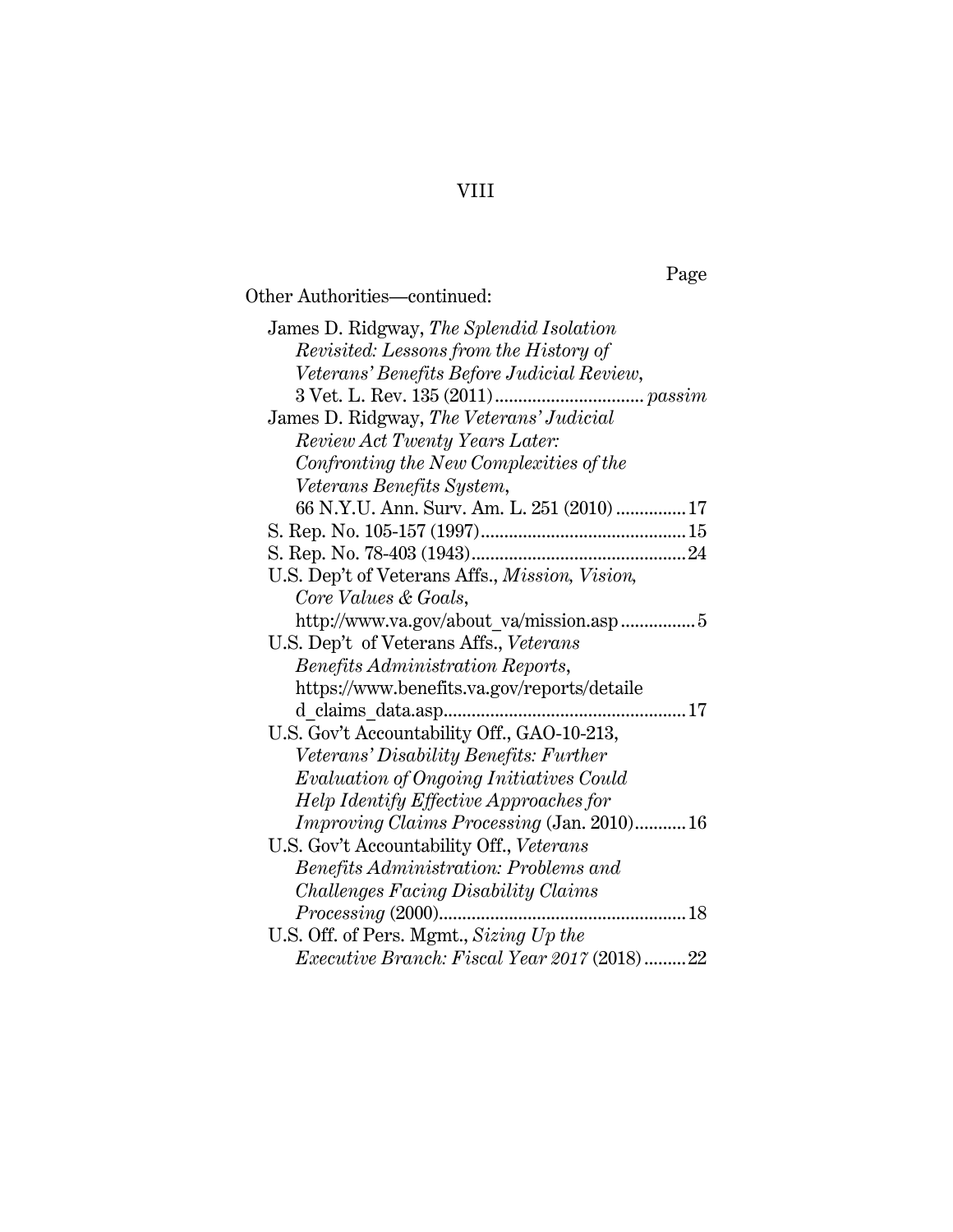## In the Supreme Court of the United States

KEVIN R. GEORGE,

*Petitioner,*

*v.*

DENIS R. MCDONOUGH, SECRETARY OF VETERANS AFFAIRS,

*Respondent.*

**On Writ of Certiorari to the United States Court of Appeals for the Federal Circuit**

#### **BRIEF FOR NATIONAL VETERANS LEGAL SERVICES PROGRAM, NATIONAL ORGANIZATION OF VETERANS' ADVOCATES PARALYZED VETERANS OF AMERICA, AND SERVICE WOMEN'S ACTION NETWORK AS AMICI CURIAE IN SUPPORT OF PETITIONER**

#### **INTEREST OF AMICI CURIAE**

<span id="page-10-0"></span>Amici curiae are four national veterans organizations.[\\*](#page-10-1) Founded in 1981, the National Veterans Legal Services Program (NVLSP) is a nonprofit organization that works to ensure that the government honors its commitment to our nation's 22 million veterans

 $\overline{a}$ 

<span id="page-10-1"></span><sup>\*</sup> Pursuant to Rule 37.6, amici affirm that no counsel for a party authored this brief in whole or in part and that no person other than amici or their counsel has made any monetary contributions intended to fund the preparation or submission of this brief. Petitioner and Respondent have consented to the filing of this brief.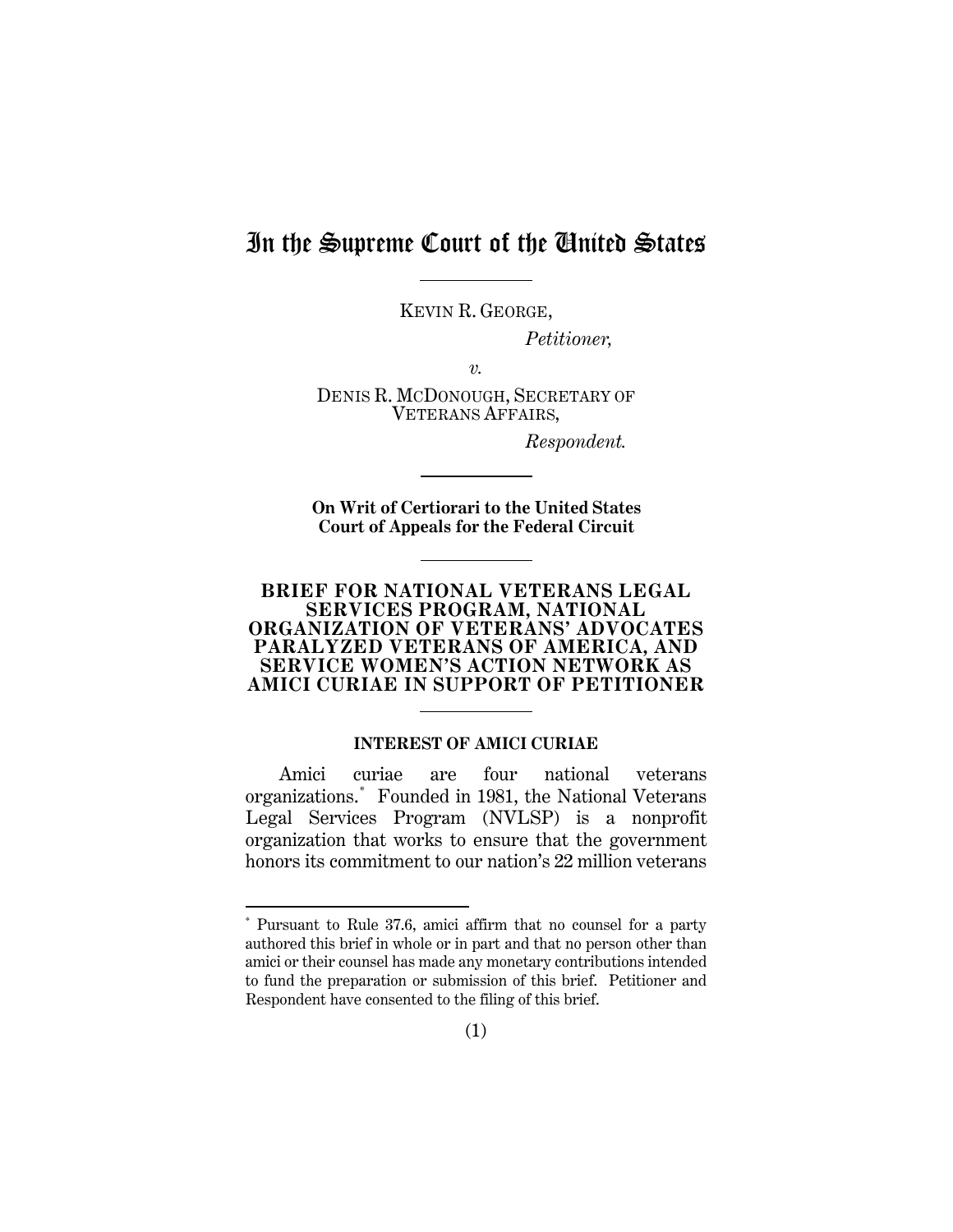and to active-duty service members. NVLSP prepares, presents, and prosecutes veterans' benefits claims before the Department of Veterans Affairs (VA), pursues veterans' rights legislation, and advocates before this Court and others, seeking to provide assistance in cases that present issues of importance to veterans. NVLSP also recruits, trains, and assists thousands of volunteer lawyers and veterans' advocates and publishes the 1,900 page *Veterans Benefits Manual*, the leading practice guide in the field.

The National Organization of Veterans' Advocates (NOVA) is a not-for-profit educational membership organization that was incorporated in 1993. Its members are more than 700 individual attorneys and agents who represent our nation's military veterans, their families, and their survivors before the VA and federal courts. NOVA is committed to developing veterans' law and procedure through research, discussion, education, and participation as an amicus before this Court.

Paralyzed Veterans of America (PVA) is a national, congressionally-chartered veterans service organization headquartered in Washington, D.C. PVA's mission is to employ its expertise, developed since its founding in 1946, on behalf of veterans of the armed forces who have experienced a spinal cord injury or disorder (SCI/D). PVA seeks to improve the quality of life for veterans and all people with SCI/D through its medical services, benefits, legal advocacy, sports and recreation, architecture, and other programs. PVA advocates for quality health care, research and education addressing SCI/D, benefits based on its members' military service, and for civil rights, accessibility, and opportunities that maximize independence for its members and all veterans and citizens with disabilities. PVA has nearly 16,000 members, all of whom are military veterans living with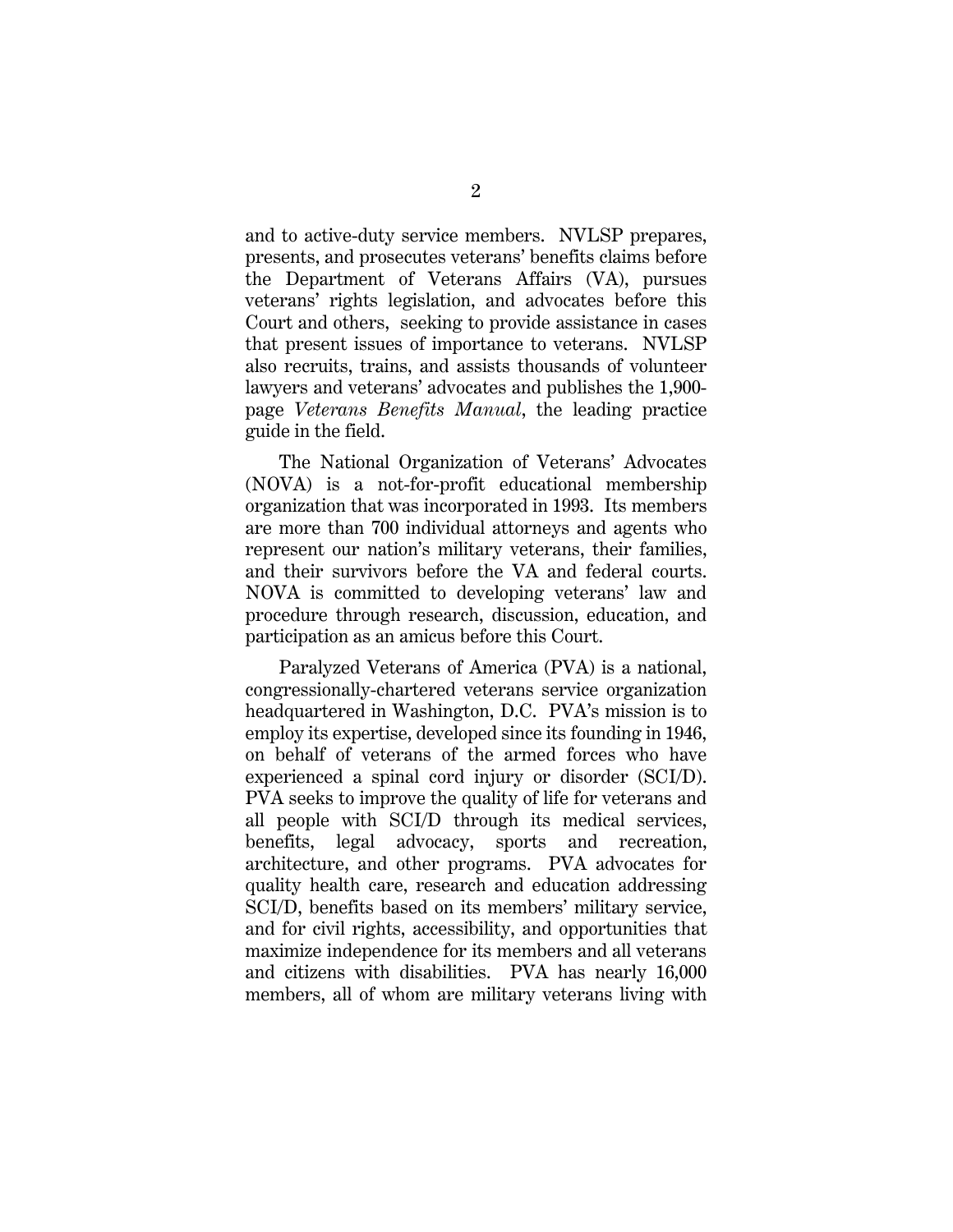catastrophic disabilities, and provides representation to its members and other veterans throughout the VA claims process and in the federal courts, including the United States Supreme Court.

The Service Women's Action Network (SWAN) is a national, nonpartisan, not-for-profit, member-driven community advocating for the individual and collective needs of currently serving women and women veterans. SWAN has played a major role in opening all military jobs to qualified women; holding military offenders accountable for sexual misconduct; supporting survivors of Military Sexual Trauma (MST); bringing about changes in the VA's disability claims system to better help MST survivors; and expanding access to a broader range of primary, reproductive, and mental wellness services for military women.

Amici appear in support of petitioner to explain the unique and essential role that claims for clear and unmistakable error have played for nearly a century in this country's pro-veteran system of adjudicating benefits.

#### **SUMMARY OF THE ARGUMENT**

<span id="page-12-0"></span>I. Congress designed the veterans' benefits system to favor veterans. But mistakes are all too common. For that reason, for a century, there has been a means by which veterans can revise an otherwise final decision by showing clear and unmistakable error (CUE) in a prior benefits decision. A successful CUE claim entitles the veteran to retroactive benefits from the date of her original claim. This critical backstop places the veteran in the same position she would have occupied but for the VA's error.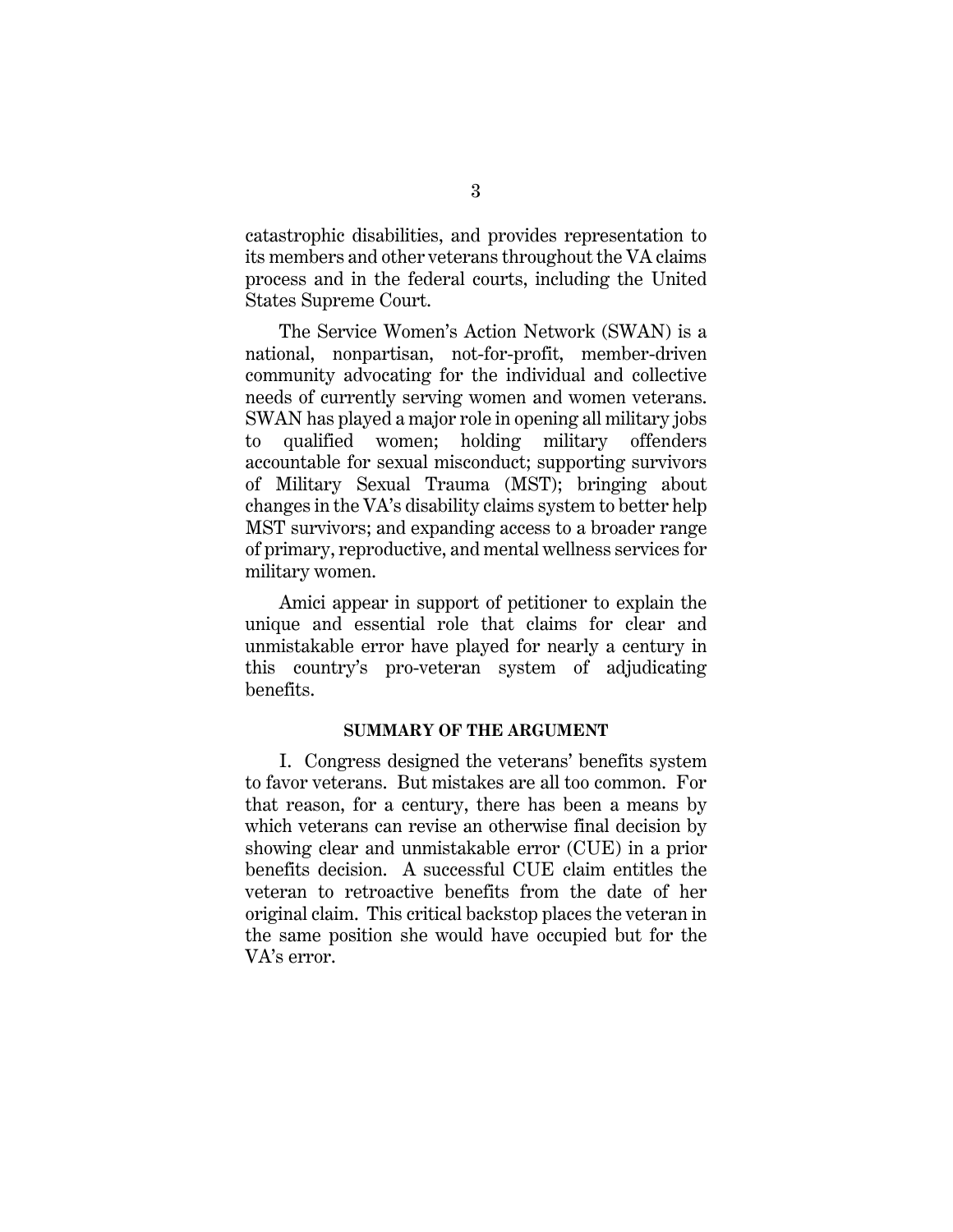II. Throughout numerous reforms to the veterans' benefits system in the last century, CUE has endured as a means of ensuring that the VA provides benefits in accordance with Congress's pro-veteran scheme. CUE survived historical efforts to restrict veterans' benefits, and it remained available after Congress allowed for judicial review of VA decisions. Over time, CUE's importance has only grown due to the ever increasing complexity of the VA's implementing statutes and regulations.

III. The VA's history of errors further underscores the need for CUE to address legal and factual error in veterans' benefits adjudications. Time and again, war and conflict flood the veterans' claims system and overwhelm the VA's administrative processes. This incentivizes agency decision makers to prioritize speed over accuracy. Faced with applying labyrinthine statutes, regulations, and agency guidance, these non-attorney adjudicators struggle to make accurate benefits determinations. The decisions must then be corrected through appeals and remands, resulting in an unfortunate cycle veterans have come to know as "the hamster wheel." CUE is one important means of correcting errors that for various reasons have become final.

IV. The atextual limitation that the Federal Circuit layered onto CUE in this case threatens CUE's ability to protect against these dangers. CUE is one of the few tools available to veterans to correct longstanding errors. Whereas the VA has numerous tools by which to correct many types of error, absent CUE, veterans would have almost none. If allowed to stand, the Federal Circuit's decision would also create the wrong incentives by allowing an agency to insulate itself from Congress's express statutory directives. The agency would be able to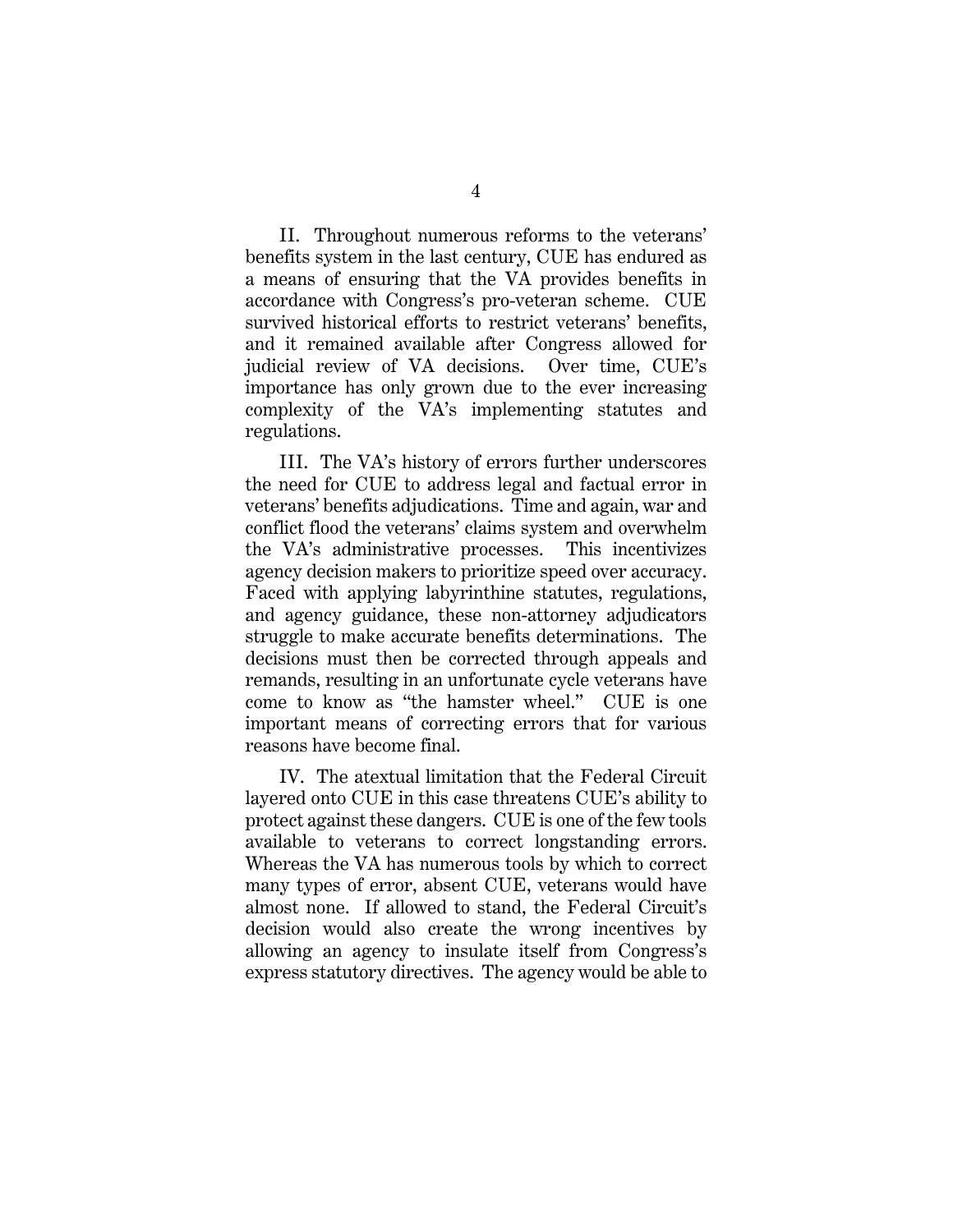issue and apply an incorrect regulation for years before a veteran successfully challenged it.

That is precisely what happened to Mr. George: In the 1970s, before Congress made judicial review available to veterans and before attorneys were widely available to veterans, the VA passed a regulation that was aligned with the agency's policy preferences, but contrary to an existing and unambiguous statute. Decades later, the VA admitted that the regulation did not follow Congress's explicit direction. The Federal Circuit's gloss on CUE means that no veteran can obtain relief from application of that unlawful regulation, if her claim became final prior to the VA correcting the regulation. Given the system's pro-veteran disposition, there is no way to justify such a scheme. For these reasons, the judgment of the Federal Circuit should be reversed.

#### <span id="page-14-5"></span><span id="page-14-4"></span><span id="page-14-3"></span><span id="page-14-2"></span>**ARGUMENT**

#### <span id="page-14-1"></span><span id="page-14-0"></span>**I. Congress Designed the Veterans' Benefits System to Favor Veterans**

This country has a long-standing policy of putting a "thumb on the scale in the veteran's favor" when reviewing the VA's benefits determinations. *Henderson v. Shinseki*, 562 U.S. 428, 440 (2011) (quoting *Shinseki v. Sanders*, 566 U.S. 396, 416 (2009) (Souter, J., dissenting)). This is part of a stated goal to "fulfill President Lincoln's promise" that the United States would care for those who "have borne the battle." U.S. Dep't of Veterans Affs., *Mission, Vision, Core Values & Goals*, http://www.va.gov/about\_va/mission.asp; *see United States v. Oregon*, 366 U.S. 643, 647 (1961) ("The solicitude of Congress for veterans is . . . long standing.").

In order to achieve this goal, Congress and the VA designed a system for adjudicating benefits claims that is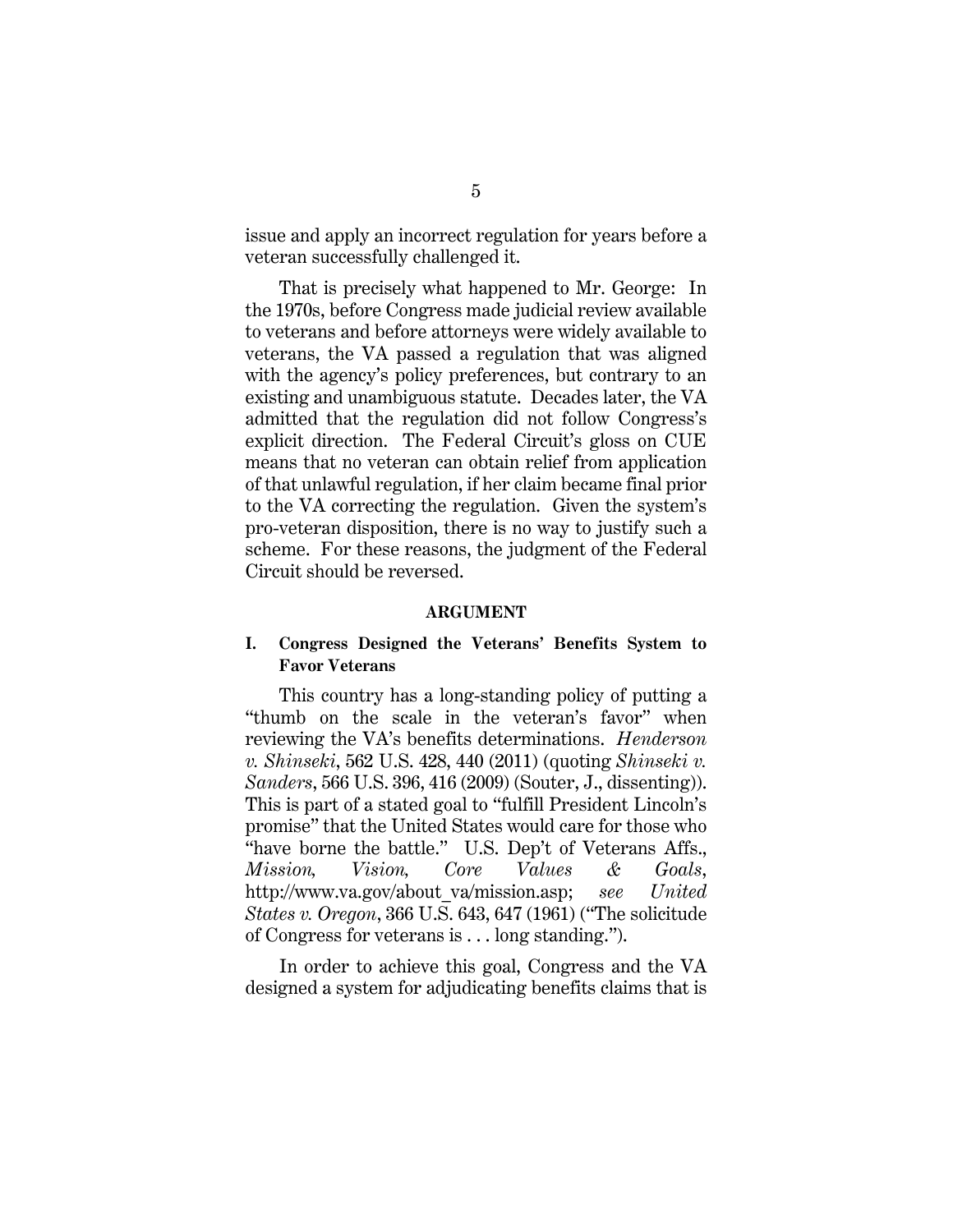<span id="page-15-0"></span>intended to be dramatically different from almost every American adjudicatory regime. *See Henderson*, 562 U.S. at 440. This pro-veteran policy pervades the veterans' benefits process: Standard notions of timeliness, finality, and litigant adversity in veterans cases differ from any other type of benefits administration or civil litigation. *Id.*

<span id="page-15-6"></span><span id="page-15-3"></span>A. To start, Congress placed no statute of limitations, or other fixed time period after a veteran's separation from service or the onset of a disability in which a veteran must file a claim. *Id.* at 441. Congress designed the initial proceeding—which one of the VA's 58 regional offices handles—to be non-adversarial and "ex parte in nature." 38 C.F.R. § 3.103(a); *see Henderson*, 562 U.S. at 441. Since before World War II, the agency has had to assist veterans with developing their claims. *See* Adm'r Veterans Affs., *Annual Report for the Fiscal Year Ended June 30, 1936*, at 3 (1937) (reiterating a policy "to foster the development of claims to the fullest possible extent"); 38 C.F.R. § 3.103(a) ("[I]t is the obligation of VA to assist a claimant in developing the facts pertinent to the claim  $\dots$ "). Veterans are entitled to a hearing on their claim. 38 C.F.R. § 3.103(d). The VA must also give veterans "the benefit of the doubt" if there is an "approximate balance of positive and negative evidence," 38 U.S.C. § 5107(b), a standard that is unique in American jurisprudence, *Wise v. Shinseki*, 26 Vet. App. 517, 531 (2014) (citation omitted).

<span id="page-15-5"></span><span id="page-15-4"></span><span id="page-15-2"></span><span id="page-15-1"></span>B. If a veteran disagrees with the agency's initial determination, she has one year to seek *de novo* review before a more senior officer at the regional office or before the VA's Board of Veterans' Appeals (BVA). 38 C.F.R.  $\S 3.2500(a)$ . At this stage, the veteran is again entitled to a hearing conducted in an "ex parte" and "nonadversarial" manner, meaning that the VA has no right to oppose the veteran's appeal. *Id.* § 20.700(c). A decision favorable to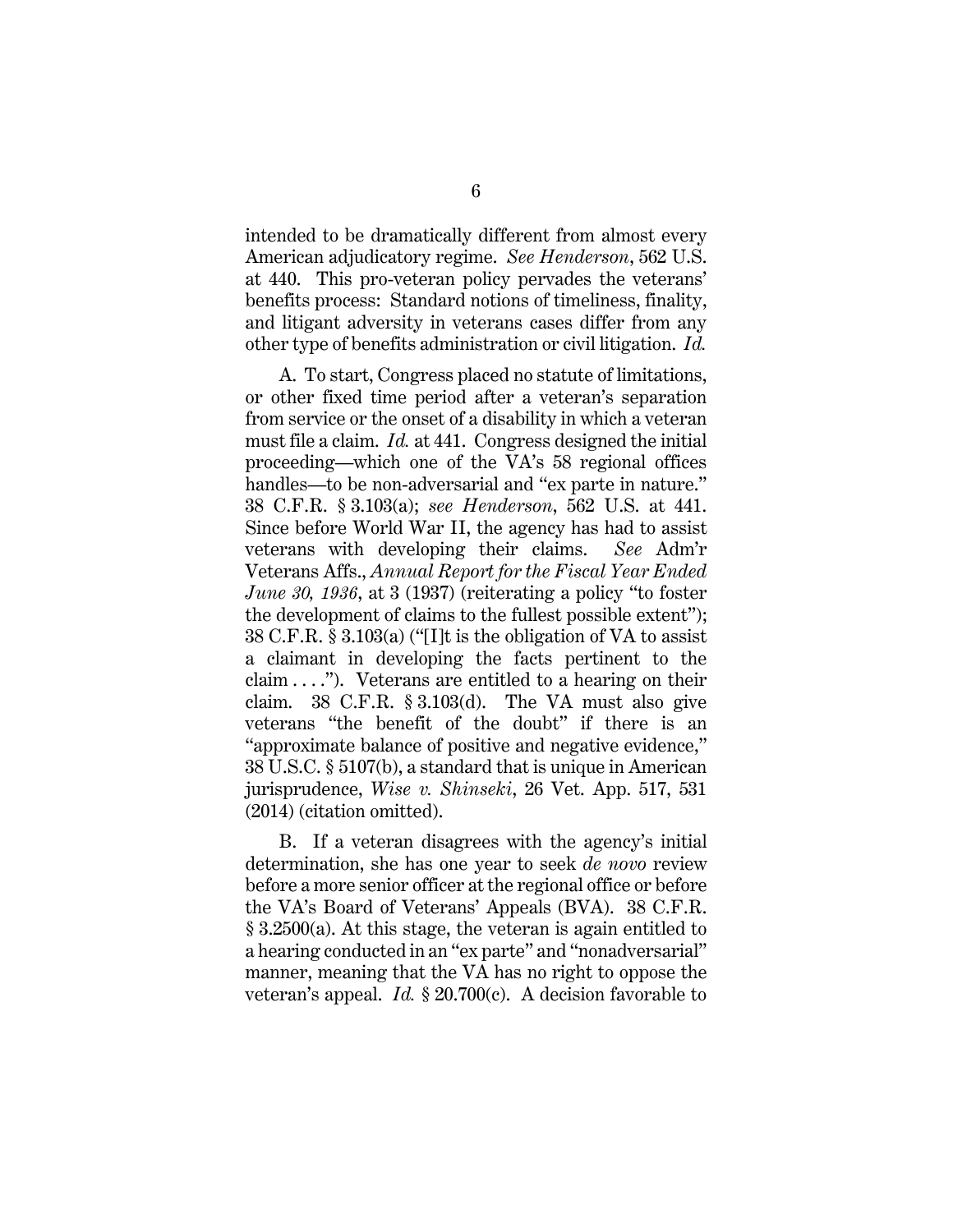<span id="page-16-7"></span>the veteran at this stage binds the VA in the absence of clear and unmistakable error. *Id.* § 3.104(c).

<span id="page-16-0"></span>C. Although it has not always been the case, *see* Part II, *infra*, veterans today can seek judicial review of an adverse BVA decision in the U.S. Court of Appeals for Veterans Claims (CAVC), the U.S. Court of Appeals for the Federal Circuit, and this Court by writ of certiorari. *Henderson*, 562 U.S. at 428. Starting at the CAVC, the proceedings become adversarial, *id.*, with the VA for the first time being able to oppose the relief requested within the strictures Congress has established, *e.g.*, 38 U.S.C. § 7261.

<span id="page-16-5"></span>D. But even after veterans exhaust direct administrative and judicial review, they retain two mechanisms for revisiting their claim.

<span id="page-16-8"></span><span id="page-16-6"></span>*First*, veterans can apply to reopen a claim that was denied prior to the passage of the Veterans Appeals Improvement and Modernization Act of 2017, Pub. L. No. 115-55, 131 Stat. 1105, by submitting "new and material" evidence, 38 C.F.R. § 3.156(b). Or, if the claim was denied under VA's modernized appeals regime, they can file a supplemental claim for benefits if they identify "new and relevant evidence." 38 U.S.C. § 5108(a); 38 C.F.R. § 3.156(d). Although this constitutes an important exception to finality, any benefits awarded will only be effective as of the date of the supplemental claim. 38 U.S.C. § 5110(a).

<span id="page-16-4"></span><span id="page-16-3"></span><span id="page-16-2"></span><span id="page-16-1"></span>*Second*, veterans can challenge an adverse decision by showing "clear and unmistakable error" either in the regional VA office's initial decision, 38 U.S.C. § 5109A, or in the BVA appellate process, *id.* § 7111. This avenue for relief—referred to as "CUE"—extends to errors of law or fact, including legal errors where the "statutory or regulatory provisions in effect at the time of the decision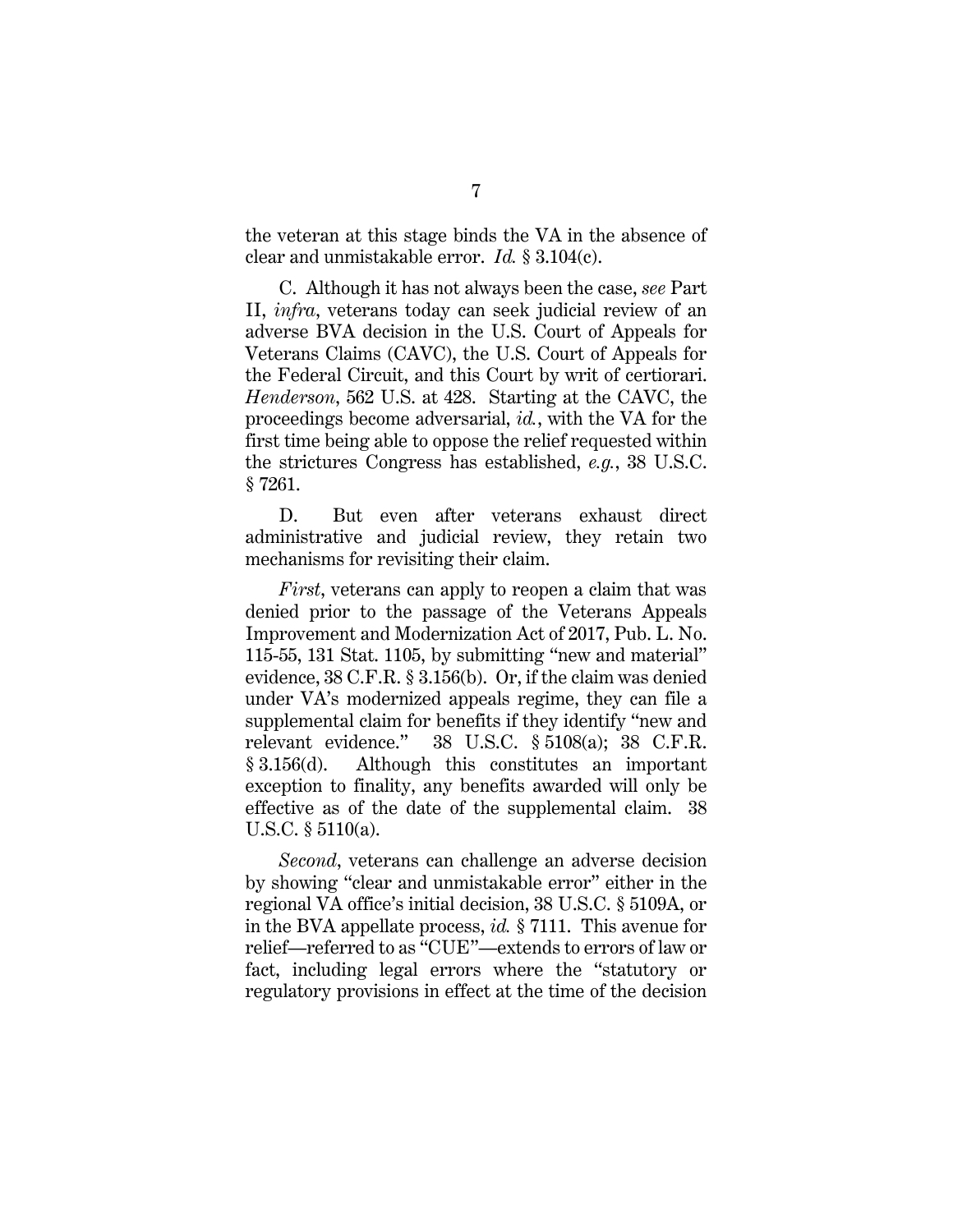<span id="page-17-2"></span>were incorrectly applied." *Cushman v. Shinseki*, 576 F.3d 1290, 1301 (Fed. Cir. 2009). If established, CUE allows the veteran to receive retroactive benefits from the date of her original claim, no matter how long ago the initial incorrect adjudication occurred. 38 U.S.C. §§ 5109A(b), 7111(b).

<span id="page-17-3"></span>For decades, the VA has recognized that CUE returns veterans to "the same status as nearly as possible as [they] would have occupied had such decision not been made." Adm'r Decision, Veterans' Admin., No. 873 (Apr. 9, 1951). Although the standard to achieve CUE is exacting, the opportunity for retroactive relief makes CUE a powerful remedy. And over the last century, it has developed into a critically important remedy, as well.

#### <span id="page-17-0"></span>**II. CUE Has Been a Feature of this Country's Veterans' Benefits System for a Century**

#### <span id="page-17-6"></span><span id="page-17-1"></span>**A. Prior to World War I, the United States Lacked a Comprehensive Approach to Veterans' Benefits**

<span id="page-17-5"></span><span id="page-17-4"></span>Since the founding, the United States has sought to compensate and support disabled veterans. This practice dates back to the ancient empires of Rome and Egypt, was adopted in France, England, and other European nations, and then was used in early American colonies at Plymouth Rock, in Virginia, and elsewhere. *See* James D. Ridgway, *The Splendid Isolation Revisited: Lessons from the History of Veterans' Benefits Before Judicial Review*, 3 Vet. L. Rev. 135, 137-38 (2011) (hereinafter Ridgway 2011); William H. Glasson, *Federal Military Pensions in the United States* 12-14 (David Kinley ed., 1918). Within weeks of signing the Declaration of Independence, the Founders continued this policy by passing the first law authorizing pensions for those injured during the Revolutionary War. 5 *Journals of the Continental*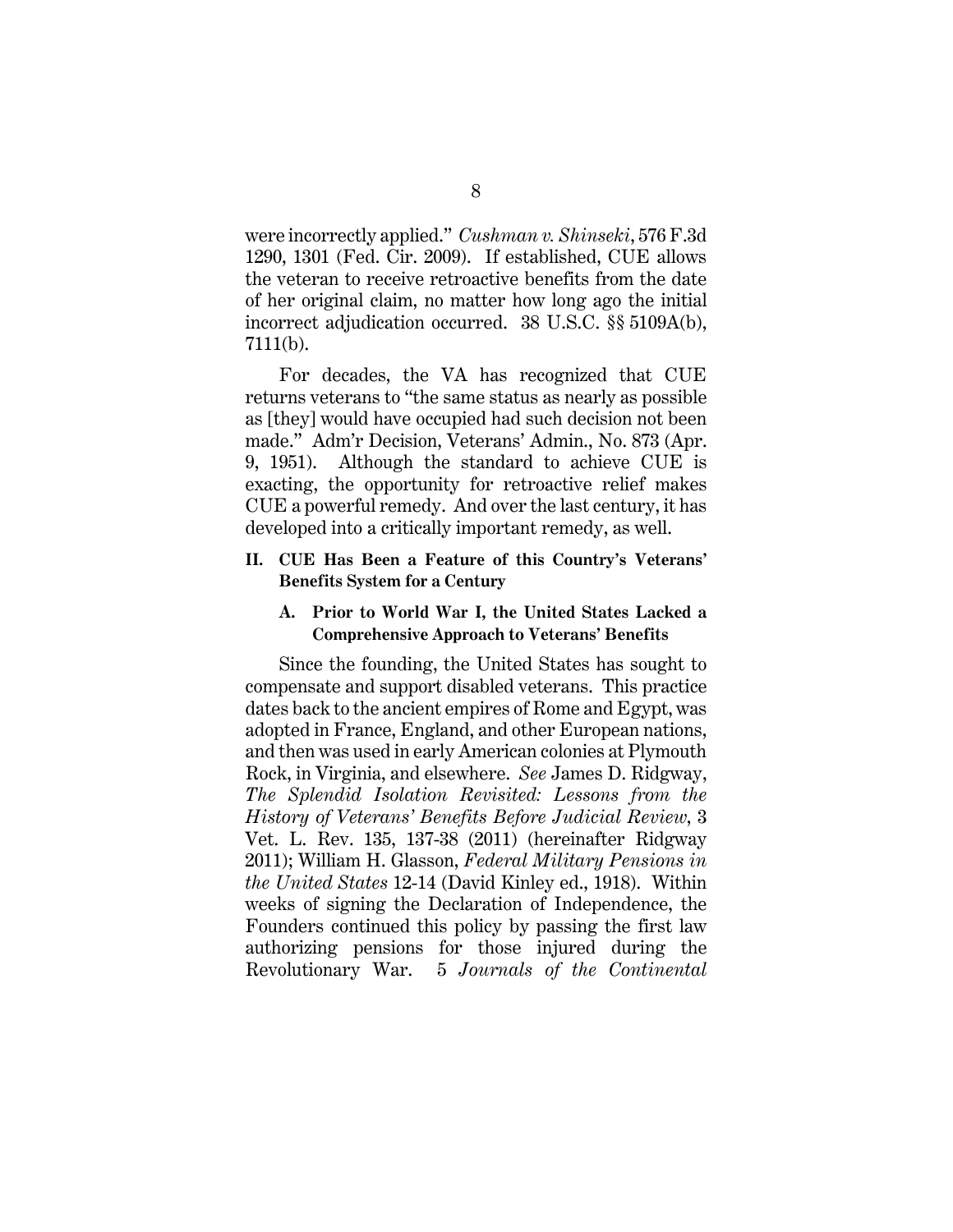*Congress, 1774-1789*, at 702-05 (Worthington C. Ford et al. eds., U.S. GPO 1904-37); Glasson*, supra*, at 20.

<span id="page-18-4"></span>Although such benefits remained available during the 1800s, they tended to be available on a conflict-by-conflict basis. James D. Ridgway, *Recovering an Institutional Memory: The Origins of the Modern Veterans' Benefits System from 1914 to 1958*, 5 Vet. L. Rev. 1, 4, 7 (2013) (hereinafter Ridgway 2013). Separate appropriations were made to those who served in the War of 1812, the Civil War, and the Spanish-American War. President's Comm'n on Veterans' Pensions, *Findings and Recommendations, Veterans' Benefits in the United States, A Report to the President* 37-40 (1956). Over time, this ad hoc system became expensive, inefficient, and highly politicized. Ridgway 2013, at 6-7; Ridgway 2011, at 152-68.

#### <span id="page-18-3"></span><span id="page-18-0"></span>**B. CUE Was an Original Feature of the Modern System of Veterans' Benefits Established After World War I**

In the 1920s, thousands of returning World War I veterans and continued administrative problems prompted a renewed effort to streamline the benefits administration process. This laid the foundation for today's system of veterans' benefits. Ridgway 2013, at 4, 7-11.

<span id="page-18-2"></span><span id="page-18-1"></span>CUE emerged during this same period as an important tool to revisit prior benefits decisions. Ridgway 2013, at 53-54. As early as 1920, retroactive awards were available "[i]n exceptional and unusual cases wherein there is clear and unmistakable proof that a glaring error ... has occurred, or a gross injustice done ....' Bureau War Risk Ins. Regul. 57 § A.I(c) (1920); *see also* Veterans' Bureau Regul.  $4 \S$  A.I(c) (1921). Although the examples of such errors initially only included such things as "confusion of name" or "a misfiling of report,"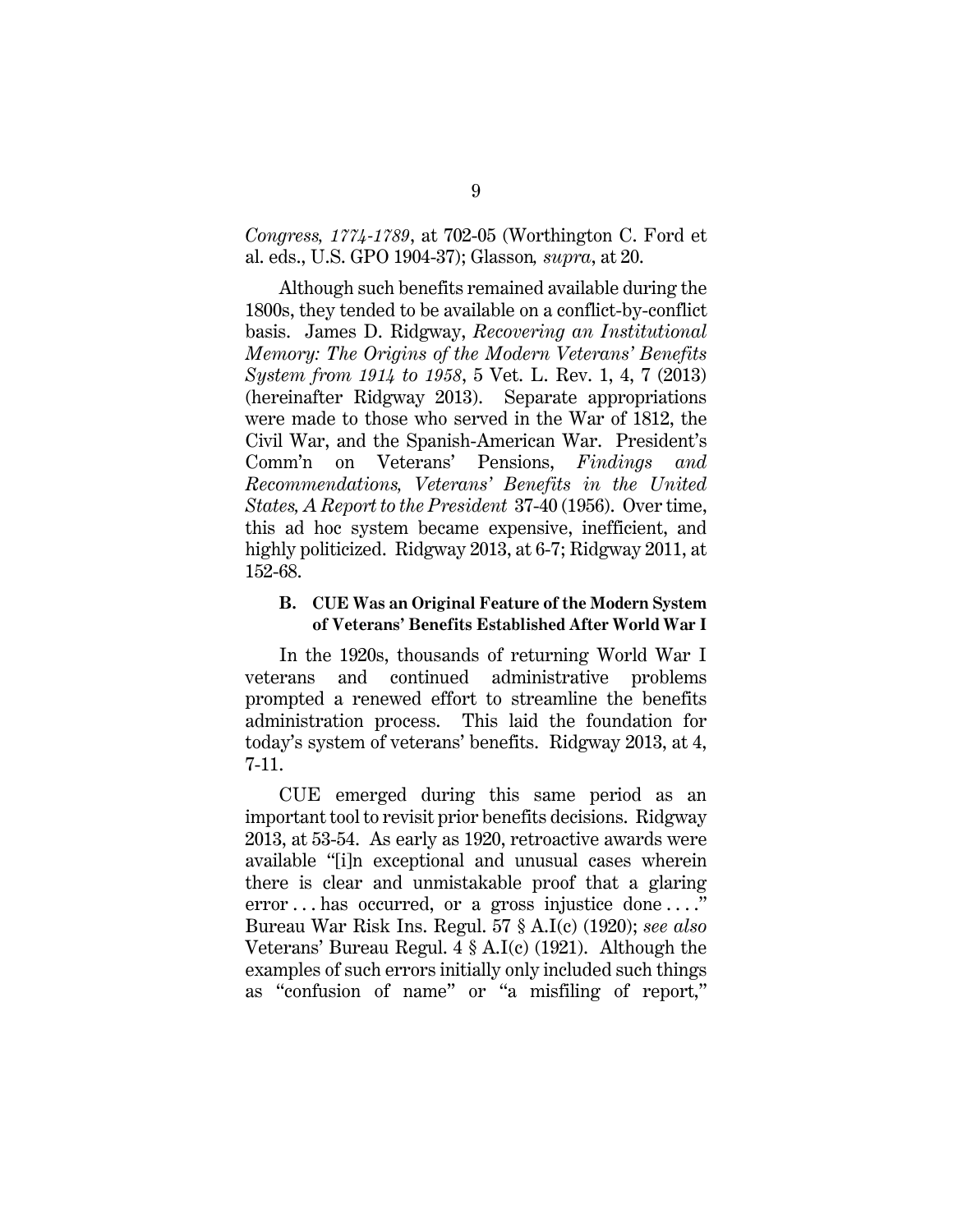Veterans' Bureau Regul. 35 § 3065(c) (1923), the Veterans' Bureau empowered initial decision makers in 1928 to "reverse or amend a decision by the same or any other rating board where such reversal or amendment is obviously warranted by a clear and unmistakable error shown by the evidence in file at the time the prior decision was rendered," Veterans' Bureau Regul. 187 § 7155 (1928); *see also* Ridgway 2013, at 53-54 (summarizing the history of CUE regulations).

<span id="page-19-4"></span><span id="page-19-1"></span>Thus, nearly a century ago, the concept of "CUE" as we know it today was born. *See Smith v. Brown*, 35 F.3d 1516, 1524-25 (Fed. Cir. 1994) (summarizing CUE's regulatory history from 1928 to 1994). Although much has changed about the administration of benefits in the intervening years, CUE's lineage has remained unbroken.

#### <span id="page-19-0"></span>**C. The Roosevelt Administration Retained CUE When It Rebuilt the VA in the 1930s**

<span id="page-19-2"></span>In 1930, Congress consolidated all veterans programs into a single agency, which was then known as the Veterans' Administration. Act of July 3, 1930, Pub. L. No. 71-536, 46 Stat. 1016; *see* Ridgway 2013, at 11. When President Roosevelt assumed office three years later, Congress authorized him to rebuild that agency. Ridgway 2011, at 179.

<span id="page-19-3"></span>Congress did so by authorizing the Roosevelt Administration to develop a new regulatory framework to define both the benefits available to veterans and the procedure for obtaining those benefits. Economy Act of 1933, Pub. L. No. 7302, 48 Stat. 8 (codified as amended at 38 U.S.C. §§ 700-723 (1934)). As it worked to remake the administrative state in numerous respects, the Roosevelt Administration set out to reform the VA by promulgating numerous new policies and procedures. *Id.* Critical to the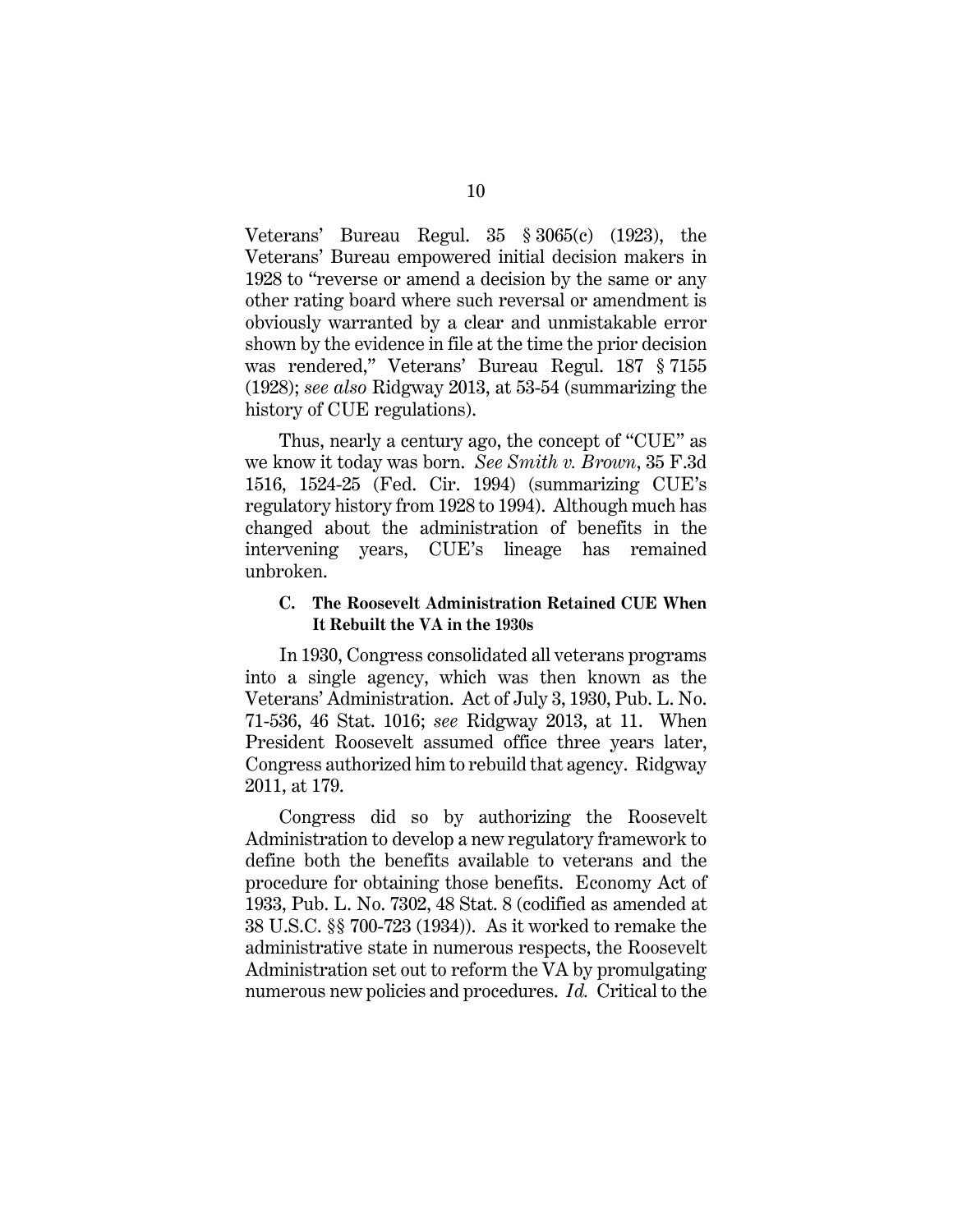question currently before this Court, Congress also shielded this construct from judicial review, declaring that all decisions and regulations "shall be final and conclusive on all questions of law and fact, and no other official or court of the United States shall have jurisdiction to review . . . any such decision," *id.* § 705, a limitation that would endure for more than half a century.

<span id="page-20-4"></span><span id="page-20-1"></span>Even as this administrative edifice calcified free of judicial oversight, veterans and the VA retained the crucial ability to revisit and correct prior decisions for clear and unmistakable error. Veterans' Admin. Regul. 1009(A), 1 Fed. Reg. 756 (July 9, 1936). The VA incorporated this regulation—which adopted verbatim the CUE language from the 1928 Veterans' Bureau regulation—into the first edition of the Code of Federal Regulations in 1939, and it remained substantially the same for nearly 20 years. *Compare* Veterans' Bureau Regul. 187 § 7155 (1928), *with* 38 C.F.R. § 2.1009(a) (1939), *and* 38 C.F.R. § 3.9 (1956).

#### <span id="page-20-5"></span><span id="page-20-3"></span><span id="page-20-2"></span>**D. CUE Endured Through Post-World War II Reforms**

<span id="page-20-0"></span>As might be expected, the Second World War prompted Congress to reexamine benefits for returning soldiers. This included enacting the G.I. Bill, which for the first time provided veterans with educational benefits and access to favorable home and business loans. Ridgway 2011, at 182-85. Congress also authorized the VA to nearly triple the capacity of its medical system by building new hospitals and clinics across the country. *Id.* at 186-88. Many of these changes also benefited Korean War veterans as they returned home in the 1950s. Ridgway 2013, at 13-14.

Elected on a promise to reduce federal spending, including veterans' benefits, Ridgway 2011, at 189-90, President Eisenhower focused on reports exposing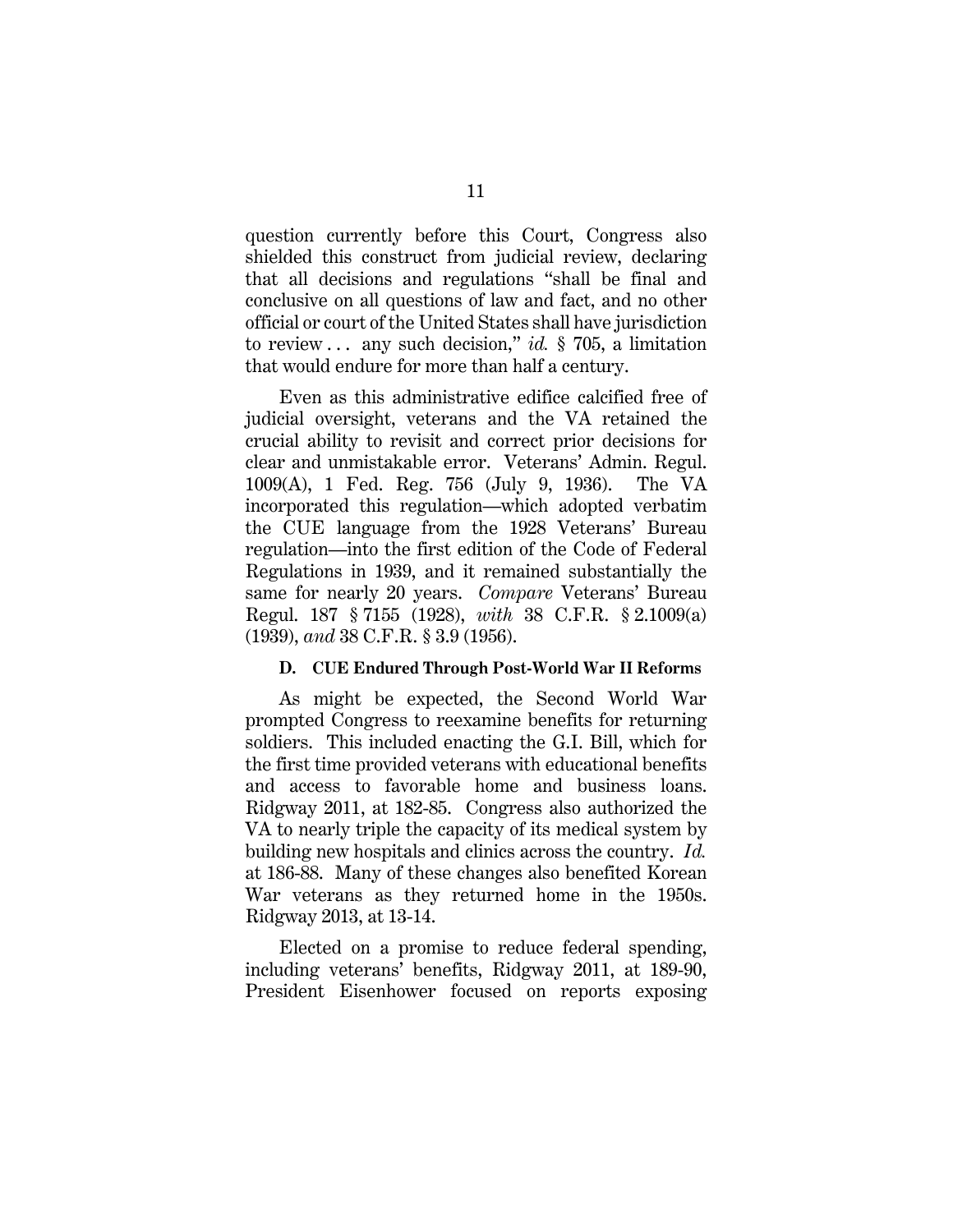<span id="page-21-5"></span>inconsistency and unreliability in disability decisions and abuses within the VA's hospitals, Ridgway 2013, at 14-15. To reform this system, President Eisenhower appointed General Omar Bradley to lead a commission to recommend reforms to the VA system. Exec. Order No. 10,588, 20 Fed. Reg. 361 (Jan. 15, 1955). The Commission's 1956 report proposed considerable reforms. Many became law, but Congress prevented efforts to curtail veterans benefits, in part by codifying large swaths of then-existing veterans' benefits regulations. Ridgway 2011, at 191-93.

<span id="page-21-7"></span><span id="page-21-6"></span><span id="page-21-4"></span><span id="page-21-3"></span><span id="page-21-2"></span><span id="page-21-1"></span><span id="page-21-0"></span>During this period, the VA made a series of amendments to the CUE regulations. *E.g.*, 20 Fed. Reg. 2378 (Apr. 12, 1955); 38 C.F.R. § 3.9 (1956); 26 Fed. Reg. 1569 (Feb. 24, 1961); 27 Fed. Reg. 11,186 (Dec. 1, 1962); 38 C.F.R. § 3.105 (1963). These amendments aligned with the VA's broader effort to clarify and simplify what had become a regulatory morass, which both the Bradley Commission and the VA had identified as issues. President's Comm'n on Veterans' Pensions, *Veterans' Benefits in the United States: A Report to the President* 409 (1956) ("This body of law is not coordinated beyond the general codification of the United States Code. The quantity of regulatory and advisory materials implementing and interpreting these laws is tremendous."); Adm'r Veterans Affs., *Annual Report for Fiscal Year Ending June 30, 1954*, at 68 (1955) ("During the year a complete revision was effected . . . with the purpose of clarifying ...."); Adm'r Veterans Affs., *Annual Report: 1959*, at 97-98 (1960) ("In its review of all types of claims, the board constantly analyzes sufficiency of VA regulations, procedures, and practices, and participates in identification and formulation of any changes needed to insure equitable determination."). Thus, although CUE changed in form during this period,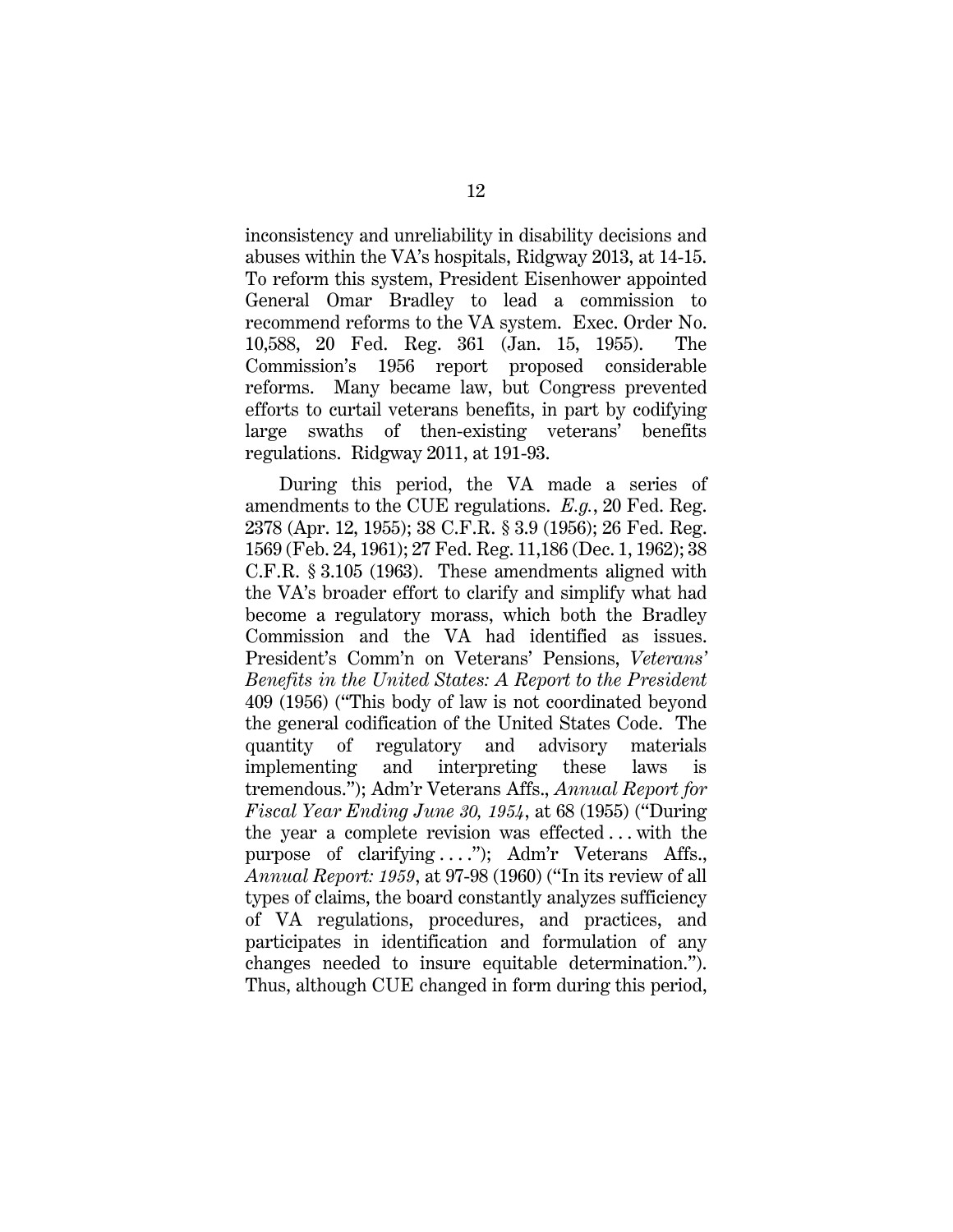its fundamental substance as a tool for retroactive relief from error endured.

### <span id="page-22-0"></span>**E. After Congress Empowered Veterans to Seek Judicial Review in 1988, CUE Remained an Important Tool for Correcting Errors that Pre- and Post-Dated this New Right**

As with preceding postwar generations, Vietnam veterans returned home to a VA system ill-equipped to handle an influx of applicants. But unlike the World War II generation, they did so with considerably less political and public support. Ridgway 2011, at 195-97. They also encountered resistance from World War II veterans who perceived this new class of veterans as a threat to their benefits and faced growing pressure from a warexhausted public and politicians to cut spending across the board. *Id.*

<span id="page-22-2"></span>This meant that Vietnam veterans struggled for years to get the VA to recognize disability claims unique to their experience—for example, the conditions associated with exposure to Agent Orange. *See* Laurence R. Helfer, *The Politics of Judicial Structure: Creating the United States Court of Veterans Appeals*, 25 Conn. L. Rev. 155, 161-65 (1992). They confronted these challenges by pressing for reforms to the VA's adjudication process and advocating for judicial review of the VA's decisions. *Id.* at 162-67. Their fight resulted in one of the most significant changes in the veterans' benefits system with Congress's passage of the Veterans Judicial Review Act of 1988, which, among other things, created the Court of Appeals for Veterans Claims (CAVC), an Article I tribunal with exclusive national jurisdiction to review BVA decisions. *Id.*; *see* 102 Stat. 4105.

<span id="page-22-1"></span>Notwithstanding these radical alterations to the veterans' benefits process, Congress left in place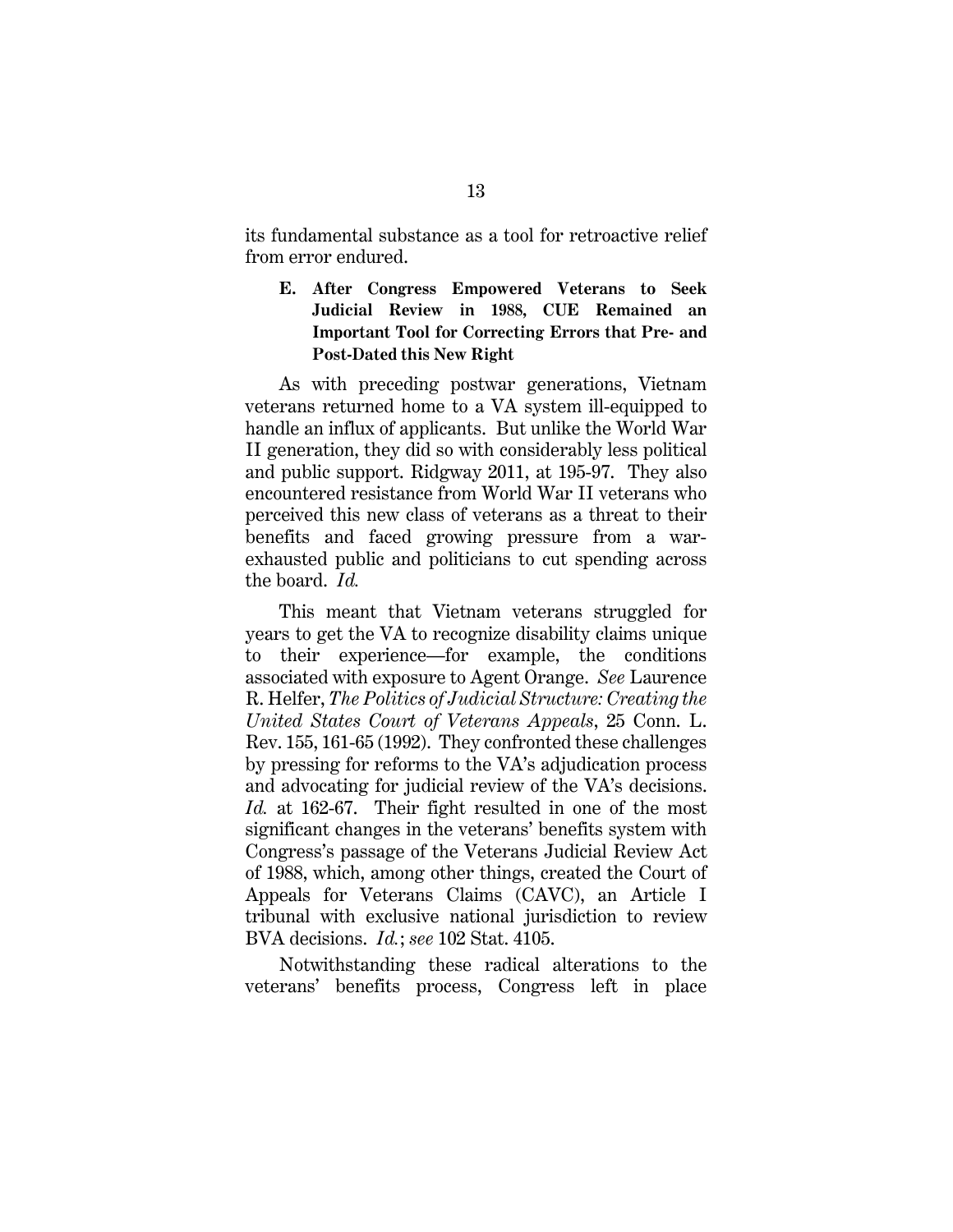retroactive review of disability claims for clear and unmistakable error. That tool, which had at this point been available for more than 60 years, remained available for veterans seeking to correct clear errors of fact or law that affected the outcome of their claims. *See* 38 C.F.R. § 3.105 (1990).

Indeed, in some respects, CUE has become more important as a means to correct the disparity between veterans (like Mr. George) whose claims were decided before judicial review became widely available, and those who can now avail themselves of that important right. When the VA denies a veteran benefits based on an unlawful regulation that contradicts an unambiguous statute, that veteran can now seek judicial review to successfully challenge the VA's application of the unlawful regulation. But earlier generations of veterans, who faced this same unlawful regulation before judicial review became widely available, lacked that same opportunity. Once judicial review exposes obvious, structural legal error, these earlier generations of veterans should be able to invoke CUE to obtain benefits to which they were always entitled.

#### <span id="page-23-1"></span><span id="page-23-0"></span>**F. Congress Reaffirmed CUE's Importance in the 1990s**

Several years after the Veterans Judicial Review Act, Congress reaffirmed and even extended CUE's important place within the veterans' benefits scheme. In *Smith v. Brown*, the Federal Circuit weighed in for the first time on collateral review for CUE. 35 F.3d 1516, 1517 (Fed. Cir. 1994). The court held that the then-existing CUE regulation, 38 C.F.R. § 3.105 (1993), applied only to initial decisions in the regional offices and was unavailable with respect to BVA decisions. *Smith*, 35 F.3d at 1527.

Congress responded by enacting legislation to correct the limitations *Smith* created, ensuring CUE was available as to both (1) initial decisions at regional offices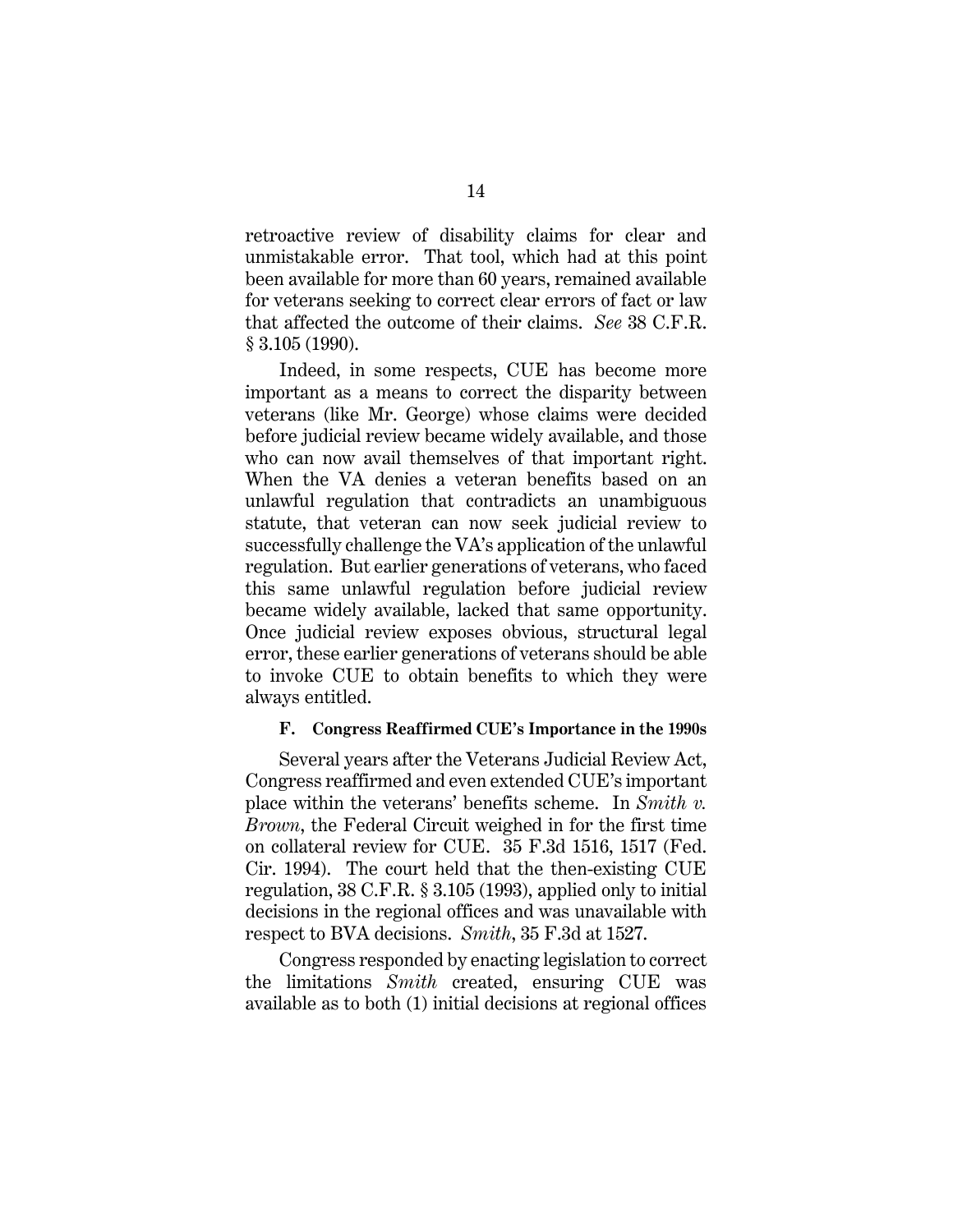<span id="page-24-5"></span><span id="page-24-4"></span><span id="page-24-2"></span>and (2) the BVA's review of those decisions. *See* Pub. L. No. 105-111, 111 Stat. 2271 (1997) (codified at 38 U.S.C. §§ 5109A, 7111). Congress recognized that, in doing so, the statute "would effectively codify [the existing CUE] regulation, and extend the principle underlying it to BVA decisions." H.R. Rep. No. 105-52, at 2 (1997); S. Rep. No. 105-157, at 4 (1997). And it explained that CUE was important to "ensure a just result in cases where such error has occurred," H.R. Rep. No. 105-52, at 4; *see* Cong. Rec. S12487 (daily ed. Nov. 10, 1997) (statement of Sen. Murray) ("To deny a veteran a legally entitled benefit due to a bureaucratic error or other mistake is beyond comprehension in my mind.").

<span id="page-24-3"></span>Congress's action codified nearly 70 years of longstanding VA regulations and processes, thereby reaffirming CUE's importance within the broader veterans' benefits scheme. It remains just as important today, more than 20 years after Congress acted. Once again, a new generation of veterans from the Gulf War and the Global War on Terror face an overtaxed benefits system that is ill-equipped to accurately adjudicate their claims. Thus, now as in 1920, 1945, 1953, 1975, and every year in between, CUE continues to allow veterans to correct "glaring error[s]" or "gross injustice" in benefits administration process. *See* Bureau War Risk Ins. Reg. 57 § A.I(c) (1920).

<span id="page-24-0"></span>**III. CUE Is a Critical Tool for Helping Veterans Affected by the VA's Continuous Struggle with Delay and Error**

### <span id="page-24-1"></span>**A. Delay and Error Have Often Plagued the VA's Adjudication of Benefits Claims**

For virtually its entire existence, the VA has imposed on veterans frequent errors, which concomitant long delays only exacerbate. These upend what is supposed to be a "uniquely pro-claimant" and veteran-friendly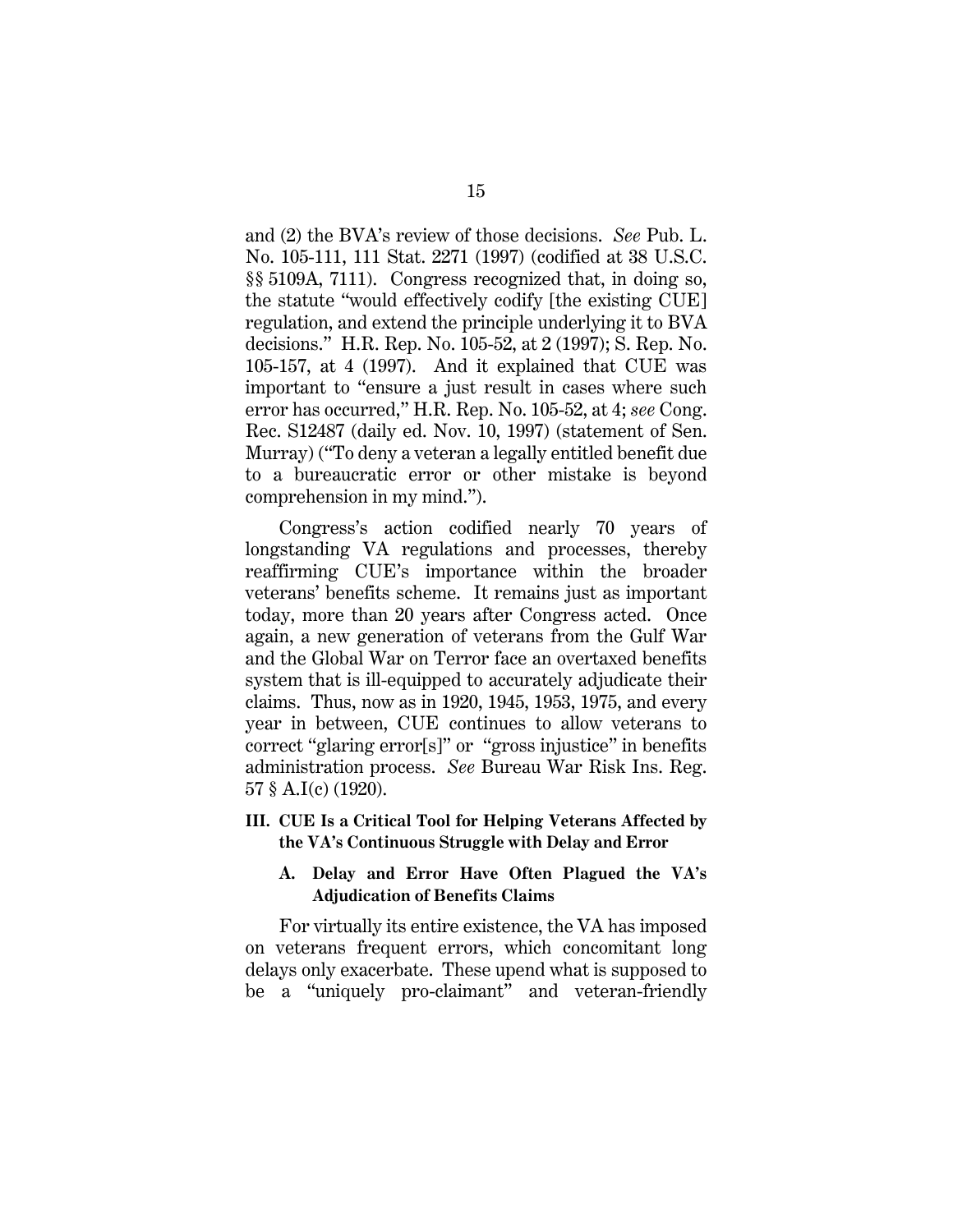<span id="page-25-0"></span>benefits system, subjecting veterans in many cases to years of inadequate benefits and delayed justice. *Jaquay v. Principi*, 304 F.3d 1276, 1286 (Fed. Cir. 2002) (en banc), *overruled on other grounds*, *Henderson v. Shinseki*, 589 F.3d 1201 (Fed. Cir. 2009) (en banc). Although judicial review helps alleviate this problem, CUE remains a critical corrective remedy that affords retroactive relief when the VA's legal error rises to the level of CUE.

Systemic error—often accompanied by long delays is not a new phenomenon. To the contrary, it is an enduring norm for veterans. As far back as the 1920s and 1930s, calls for reform were driven, in part, by the administration's inability to handle the needs of veterans returning from World War I. Ridgway 2013, at 7-11; *see also* Part II.B, *supra*. Throughout the second half of the twentieth century, each armed conflict exerted renewed pressure on the VA.

This has led to a cycle of large influxes of claims over short time periods, followed by years of agency efforts to dig out from a backlog of claims. As the VA administrator explained in a report to Congress at the end of World War II: "The ending of hostilities, the speeding up of demobilization, and the granting of additional benefits to veterans, all combined to throw upon the [VA] during fiscal year 1946 an unprecedented workload." Adm'r Veterans Affs., *Annual Report for Fiscal Year Ending June 30, 1946*, at 1 (1947).

<span id="page-25-2"></span><span id="page-25-1"></span>This remains true today, as the United States unwinds from an unprecedented two decades of armed conflict. The VA continues to report "increase[s] in compensation claims" following more recent armed conflicts, "including the conflicts in Iraq and Afghanistan," to explain an enormous backlog of claims. U.S. Gov't Accountability Off., GAO-10-213, *Veterans' Disability Benefits: Further Evaluation of Ongoing*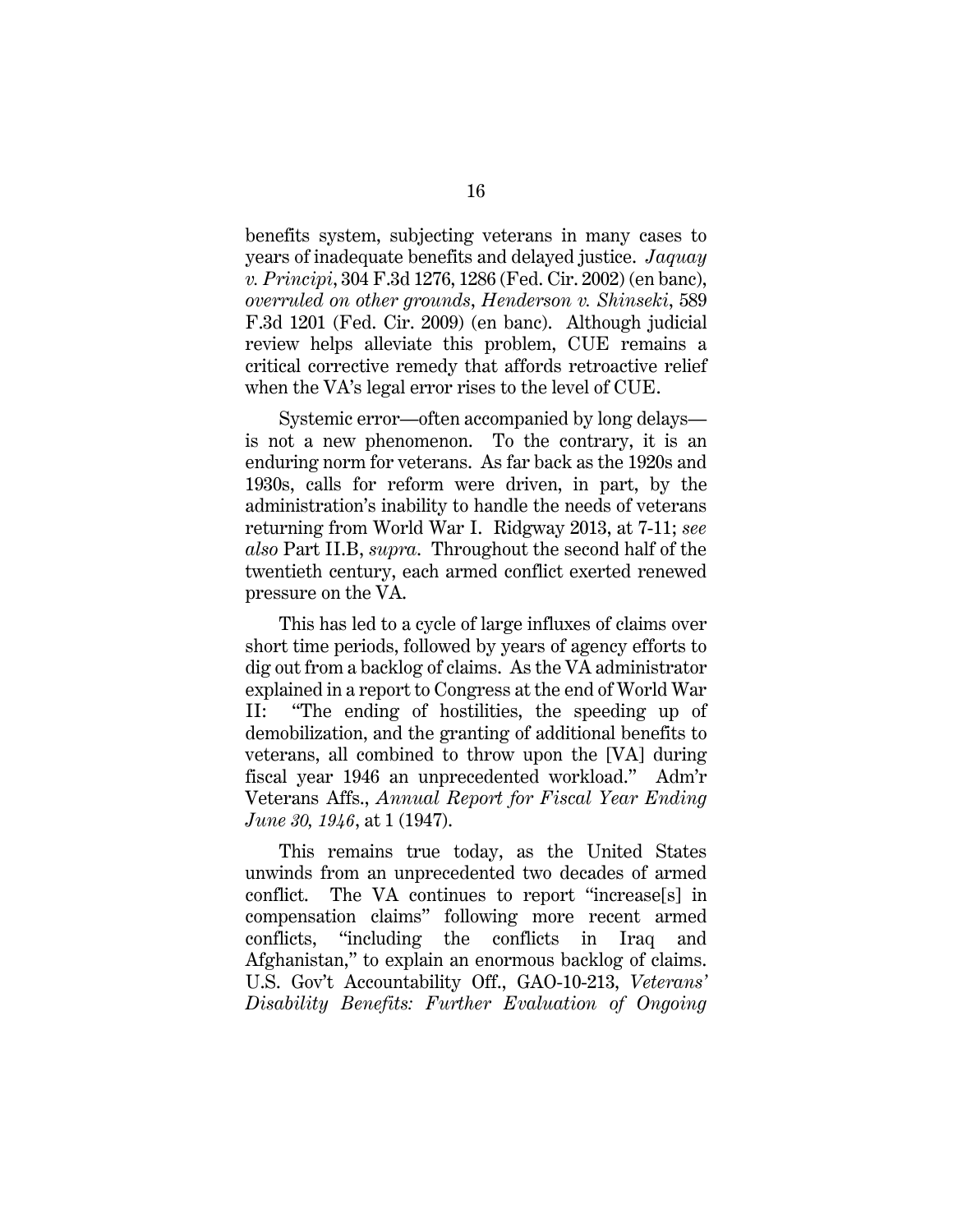*Initiatives Could Help Identify Effective Approaches for Improving Claims Processing* 11 (Jan. 2010). As of February 12, 2022, there were more than 609,000 pending claims at the agency, with more than 256,000 that had been pending for more than four months. U.S. Dep't of Veterans Affs., *Veterans Benefits Administration Reports*, [https://www.benefits.va.gov/reports/detailed\\_](https://www.benefits.va.gov/reports/detailed_claims_data.asp) [claims\\_data.asp.](https://www.benefits.va.gov/reports/detailed_claims_data.asp)

<span id="page-26-3"></span><span id="page-26-2"></span>Such a claims deluge would be concerning in any circumstance. But this system demands that nonattorney adjudicators at VA regional offices untangle a decades-old skein of statutes and regulations in order to render decisions. James D. Ridgway, *The Veterans' Judicial Review Act Twenty Years Later: Confronting the New Complexities of the Veterans Benefits System*, 66 N.Y.U. Ann. Surv. Am. L. 251, 283-84 (2010). This warps what is meant to be a veteran-friendly system into one that incentivizes VA decision makers to favor speed over accuracy. And this relentless push for quantity, at the expense of quality, impacts not only the processing of claims by VA regional offices, but also appeals decided by the BVA.

<span id="page-26-1"></span><span id="page-26-0"></span>This is not mere theory: In a recent survey of 395 BVA attorneys, most reported that caseload pressures were causing "a decrease in the quality of decisions for veterans." *See* David Ames et al., *Due Process and Mass Adjudication: Crisis and Reform*, 72 Stan. L. Rev. 1, 18- 19 (2020). Given that veterans do not seek further review in "roughly 96%" of cases, *Gray v. Sec'y of Veterans Aff.*, 875 F.3d 1102, 1114 (Fed. Cir. 2017) (Dyk, J., dissenting in part and concurring in the judgment), the VA's struggle to render an accurate determination in the first instance is all the more concerning.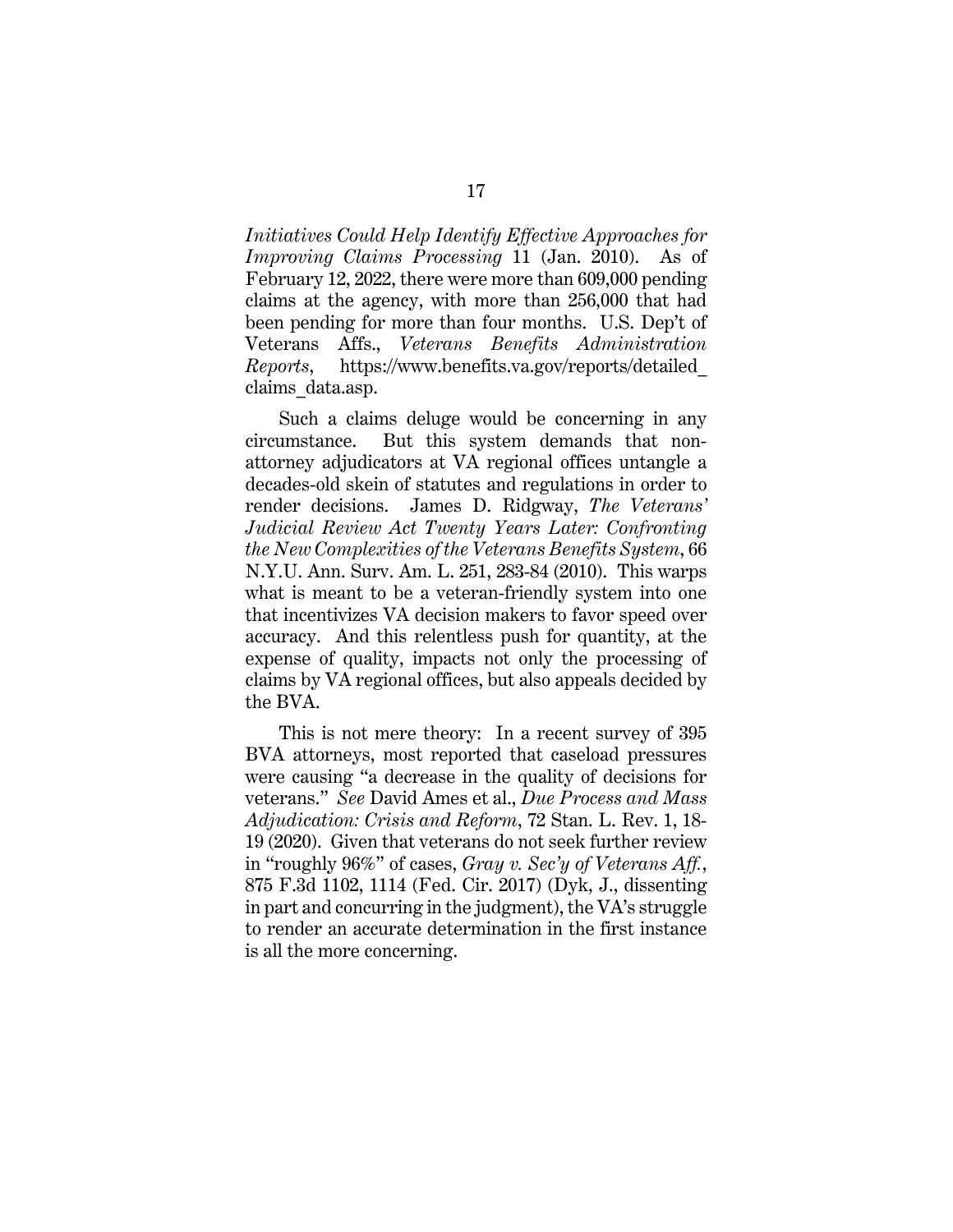#### <span id="page-27-0"></span>**B. Data Have Long Demonstrated the Scope and Scale of the VA's Accuracy Issues**

This ongoing struggle for accuracy echoes back decades. In the 1950s, after a government report criticized the VA's adjudication process, the VA reviewed approximately 1.7 million cases in which veterans were receiving benefits. Ridgway 2013, at 14-15. The VA had to adjust benefits in approximately 10% of cases, including for 20,700 veterans who were entitled to additional benefits. Adm'r Veterans Affs., *Annual Report: 1962*, at 53-54 (1963).

<span id="page-27-3"></span><span id="page-27-2"></span>Fifty years later, problems endure. The VA reported that almost one-third of its initial benefits decisions in fiscal year 1999 were inaccurate. *See* U.S. Gov't Accountability Off., *Veterans Benefits Administration: Problems and Challenges Facing Disability Claims Processing* 2, 4-5 (2000) (noting "large backlogs of pending claims, lengthy processing times for initial claims, [and] high error rates in claims processing"). And from 2003 to 2016, the CAVC remanded or reversed more than half of the BVA decisions it considered. *See* Ames, *supra*, at 45.

Of course, most of these errors would not rise to the level of CUE. But they underscore that the VA is plagued by systemic backlog and mistakes, as adjudicators value speed over accuracy. Although the appellate system Congress established in 1988 addresses many of these errors, it cannot address all of them. For errors that are clear and unmistakable, CUE can intervene.

### <span id="page-27-1"></span>**C. CUE is a Critical Tool for Veterans to Challenge Erroneous Final Benefits Decisions**

In the narrow set of circumstances where the VA commits obvious legal or factual errors, it becomes all the more important that veterans can challenge and receive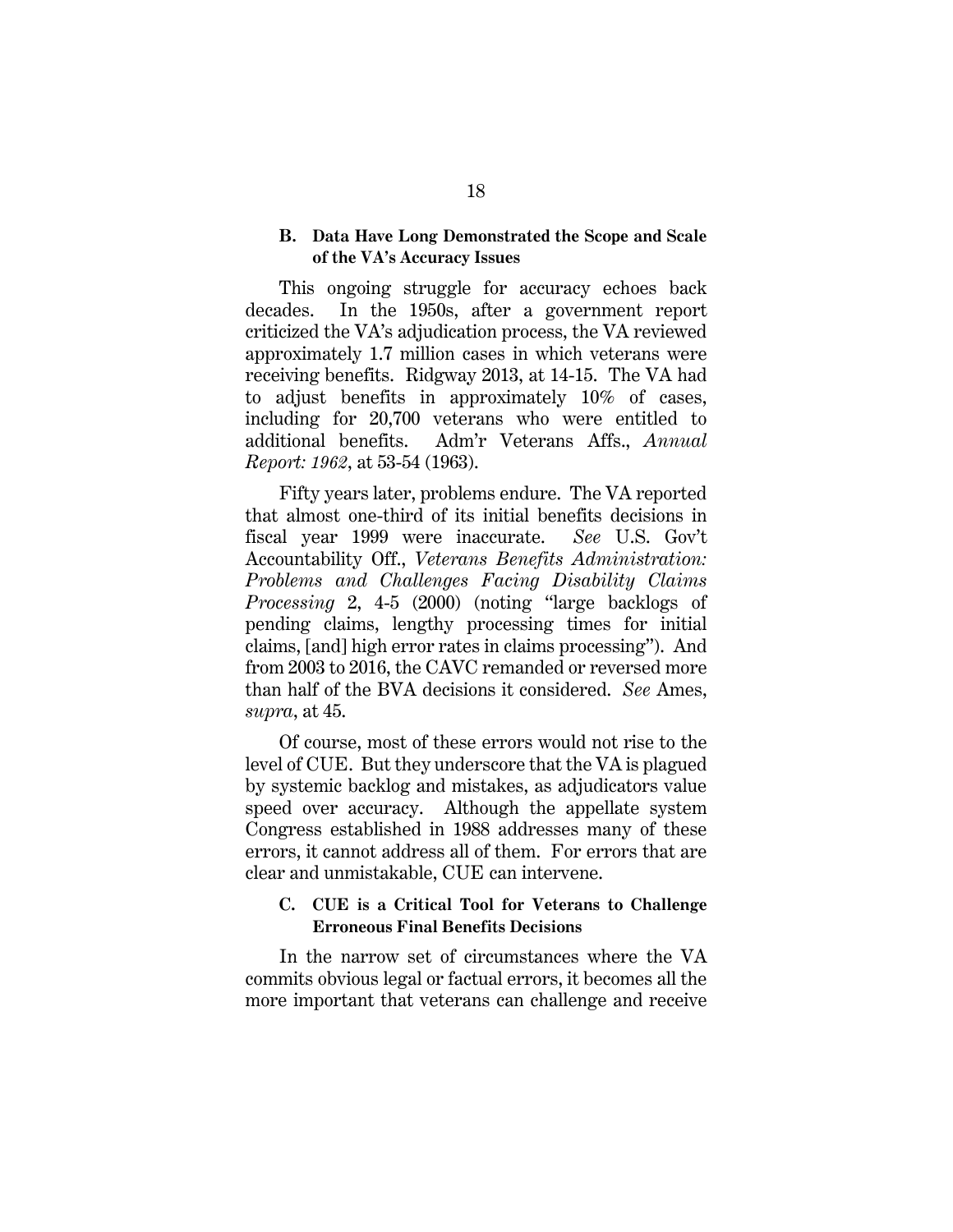<span id="page-28-1"></span>retroactive relief from otherwise final decisions. They have one means to do so: CUE. *Pirkl v. Shinseki*, 718 F.3d 1379, 1380-83 (Fed. Cir. 2013).

Mr. George's case provides a striking example of what CUE should remedy but, because of the Federal Circuit's decision, cannot. But he is not the only one. Other cases demonstrate what the Federal Circuit threatens to abrogate: "the fundamental principle of corrective remedies that is used throughout the law," that "[t]he injured party is to be placed, as near as may be, in the situation he would have occupied if the wrong had not been committed." *Pirkl v. Wilkie*, 906 F.3d 1371, 1378 (Fed. Cir. 2018) (citation omitted).

<span id="page-28-2"></span>Given the century-long evolution of the VA benefits system described above, the "wrongs" that VA's errors create can take years, if not decades, to identify and correct. This imposes unique burdens on veterans, who lacked judicial review until only relatively recently. Without the ability to get retroactive relief through CUE, veterans would lose years of benefits to which they were clearly entitled. For these veterans, including Mr. George, CUE functions as a vital safety valve.

<span id="page-28-0"></span>Consider the case of Marine Corps veteran John Gettler. Several years after serving in Vietnam, Mr. Gettler applied for benefits based on post-traumatic stress disorder (PTSD) arising from his combat experience. *Gettler v. Shinseki*, No. 09-2257, 2011 WL 1625092, at \*1 (Vet. App. Apr. 29, 2011). Mr. Gettler presented his PTSD diagnosis, military records regarding his service in Vietnam, and a personal statement as to his combat experience. *Id.* The VA denied Mr. Gettler's initial claim in 1987, claiming he had not shown a connection between his service in Vietnam and his PTSD. *Id.*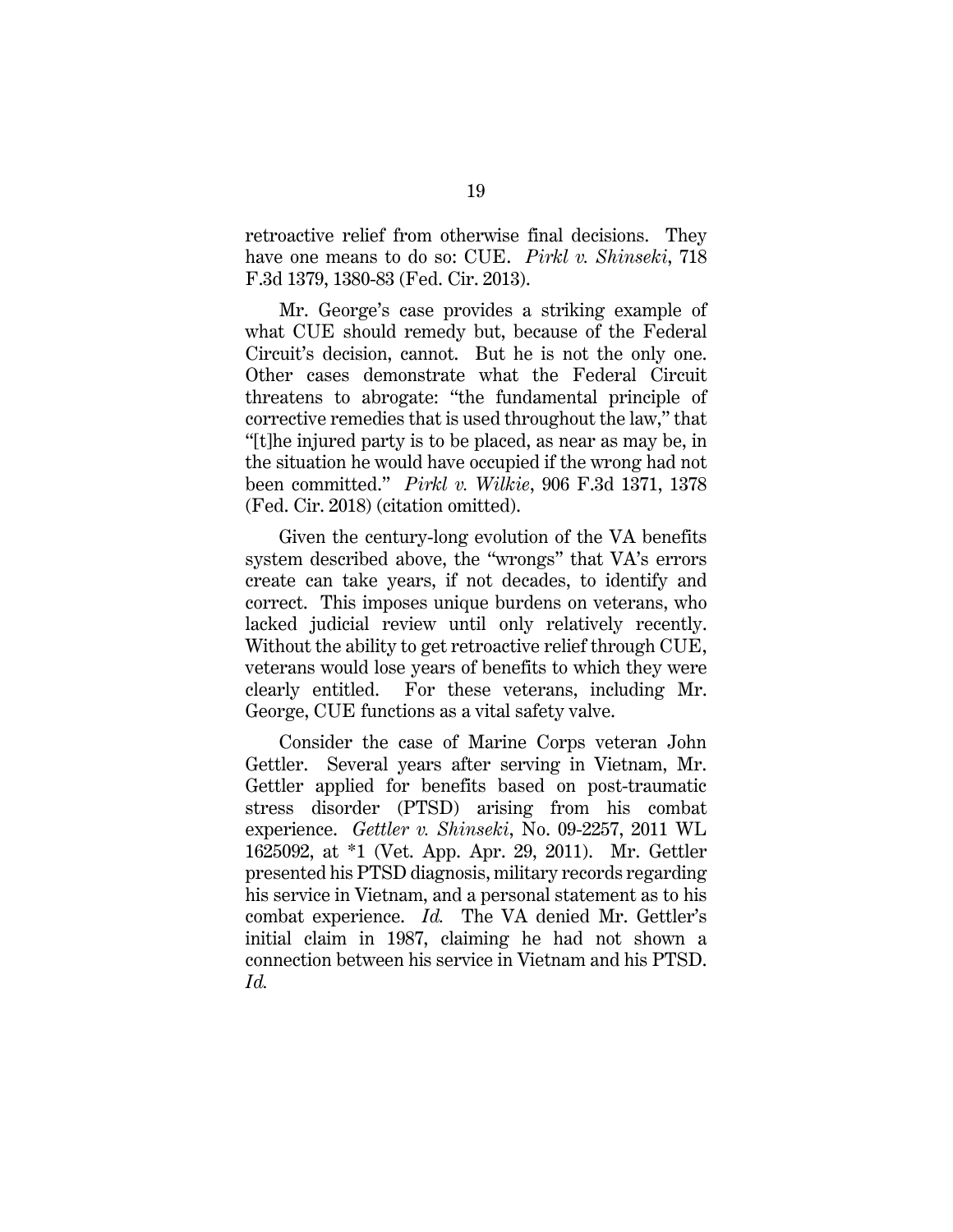<span id="page-29-0"></span>Ten years later, while Mr. Gettler's claim was on appeal to the BVA, he submitted additional evidence: statements that he had gathered from others he had served with in combat. *Id.* at \*2. The VA granted benefits as of the 1997 date of the newly submitted evidence. *Id.* But Mr. Gettler also sought retroactive CUE relief, arguing that the VA had incorrectly applied the statute governing service connection. *Id.* The CAVC agreed that there was CUE because the VA had incorrectly applied both the statute and regulations that were in place in 1987. *Id.* at \*5. This decision entitled Mr. Gettler to receive roughly a decade of withheld benefits, which he would not have been able to recover but for CUE.

<span id="page-29-1"></span>Navy veteran Robert Pirkl saw the VA steadily reduce his disability rating from 100% in 1952 to 30% in 1966, based on an incorrect application of its own regulation. The VA corrected its error and restored Mr. Pirkl's 100% disability rating in 1991. *Pirkl*, 906 F.3d at 1373. Mr. Pirkl then used CUE to request the benefits he had been denied over the course of nearly 40 years. *Id.* at 1373. After numerous appeals spanning 17 years, the Federal Circuit finally granted some relief in 2018—to Mr. Pirkl's widow. *Id.* at 1375. Mr. Pirkl had died a few years before.

<span id="page-29-2"></span>In June 1948, the VA denied benefits to a World War II veteran and Purple Heart recipient for a psychiatric disorder, despite a VA examiner previously finding that the veteran's "military service, particularly combat duty, were the precipitating factors." *Redacted*, No. 07-39 467, Bd. Vet. App. 0820697, 2008 WL 3586083, at \*1 (June 24, 2008). After numerous appeals, the BVA finally found in 2008—*60 years later*—that the 1948 decision contained CUE and granted benefits to the veteran effective January 1948. *Id.* at \*3-4.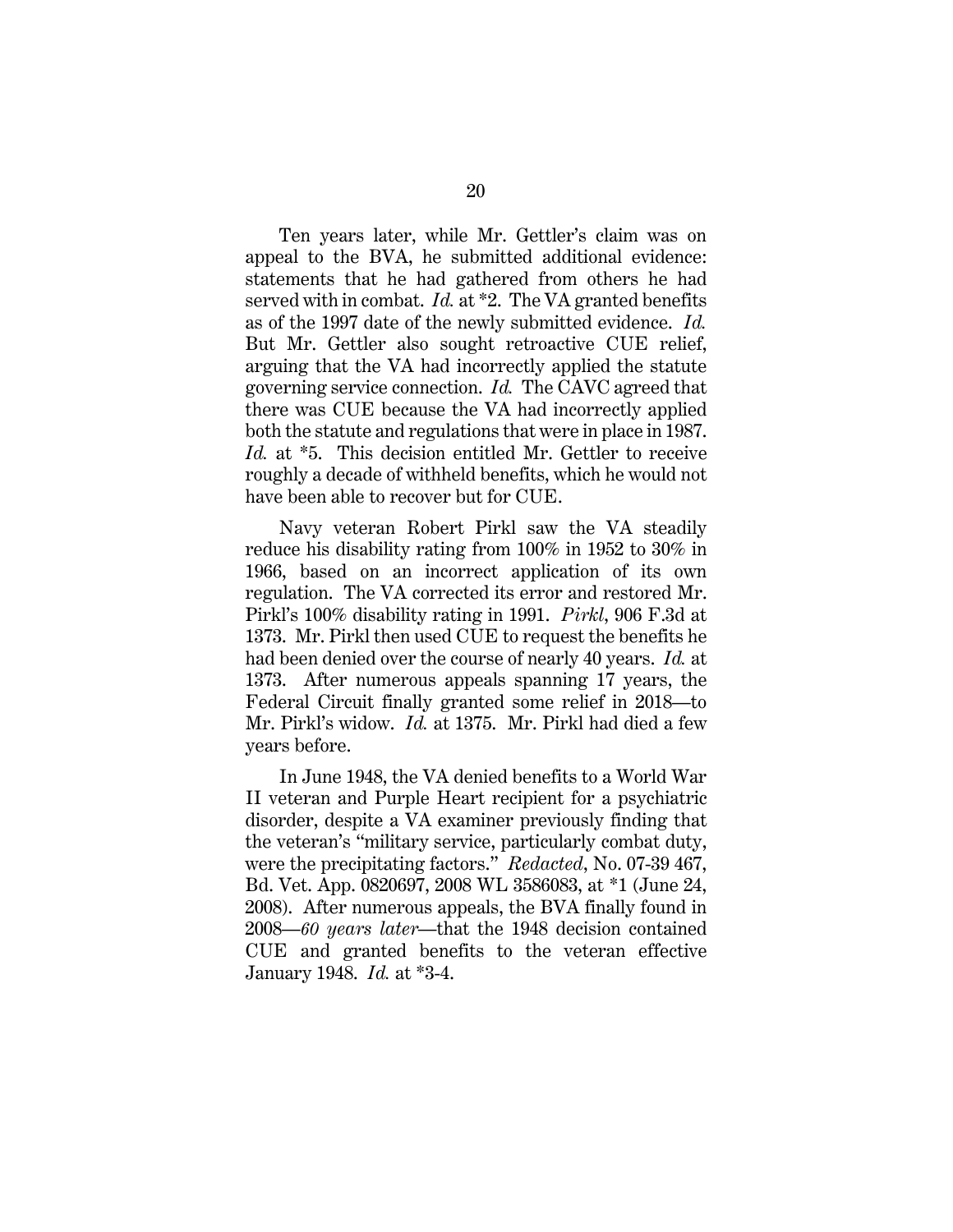<span id="page-30-0"></span>In August 1987, the VA denied benefits to Vietnam veteran Norman Cegelnik, who was previously hospitalized for psychiatric issues and diagnosed with PTSD. *Cegelnik v. Wilkie*, No. 18-4319, 2019 WL 4120415, at \*1-3 (Vet. App. Aug. 30, 2019). The VA ignored service records attesting to Mr. Cegelnik's "undebatable" combat status and improperly disregarded his PTSD diagnosis. *Id.* at \*3-4. In 2019, the CAVC found CUE in the VA's decision and granted relief. *Id.*

In May 1989, the VA decided that a Vietnam veteran and Purple Heart recipient, who had received "massive, severe injuries" from a mine explosion, no longer needed monthly compensation based on the need for regular home care by another—a benefit that the veteran had received in some form *since 1969*. *Redacted*, No. 01-02 686A, Bd. Vet. App. 0900838, 2009 WL 680540, at \*3-5 (Jan. 8, 2009). In 2009 — 20 years later — the BVA found that the 1989 decision contained CUE. *Id.* at \*7.

<span id="page-30-2"></span><span id="page-30-1"></span>In May 1971, the VA denied a Vietnam veteran and Purple Heart recipient compensation for a back injury, improperly ignoring evidence that the injury could be service-connected. *Redacted*, No. 10-45 920, Bd. Vet. App. 1334737, 2013 WL 6575774, at \*2-4 (Oct. 30, 2013). In 2013, more than 40 years later, the BVA found CUE and set aside this 1971 decision. *Id.* at \*5.

These and other examples demonstrate that CUE represents a critical safety valve. In each case, the veteran used CUE to correct a critical and obvious error—that often had stood for decades—and won. Mr. George's case is functionally indistinguishable: Just as in these examples, the VA imposed on Mr. George an error entirely of the VA's own making and then turned around and made Mr. George bear the consequences of *the VA's error*. CUE exists to correct precisely such a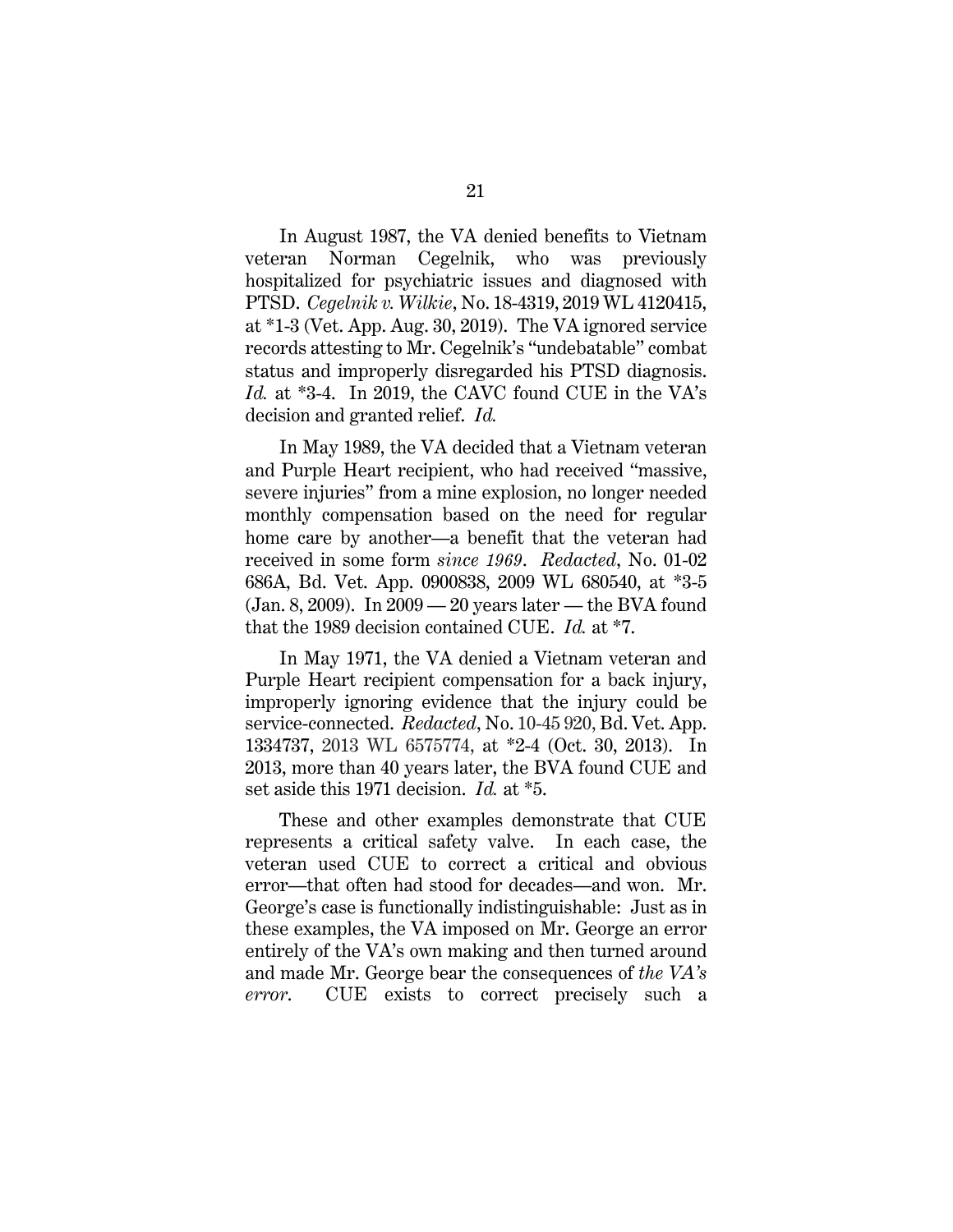circumstance. It should be available to Mr. George just as it was available to these veterans.

#### <span id="page-31-0"></span>**IV. The Federal Circuit's Decision Robs Veterans of CUE's Fundamental Purpose**

#### <span id="page-31-1"></span>**A. CUE Helps to Correct Systemic Imbalances Between Veterans and the VA**

Although CUE is available to both veterans and the VA, it is critically important to veterans given the agency's many systemic advantages and incentives.

For example*,* the VA has several other (and arguably more powerful) tools that it can employ to address structural legal errors. It could promulgate new or amended regulations or change its interpretation of an existing regulation (provided that interpretation was legally permissible). Additionally, if new legislation is needed, the VA benefits from a veritable army of personnel with regular access to Congress.

<span id="page-31-3"></span>The VA is also less impacted by the financial consequences associated with a retroactive error. Aside from the Department of Defense, the VA is the second largest modern administrative agency. *See* U.S. Off. of Pers. Mgmt., *Sizing Up the Executive Branch: Fiscal Year 2017*, at 6 (2018). Although efficient management of its resources is, of course, important, the impact of a retroactive correction for an individual veteran would not even amount to a rounding error. By contrast, those same retroactive benefits (to which the veteran should have been entitled all along) can be life changing or even life*saving* for an individual veteran and his family.

### <span id="page-31-2"></span>**B. The Federal Circuit's Decision Rewards the VA for Committing Obvious, Structural Legal Error**

CUE plays a critical affirmative role in correcting error in favor of veterans. But equally critical are the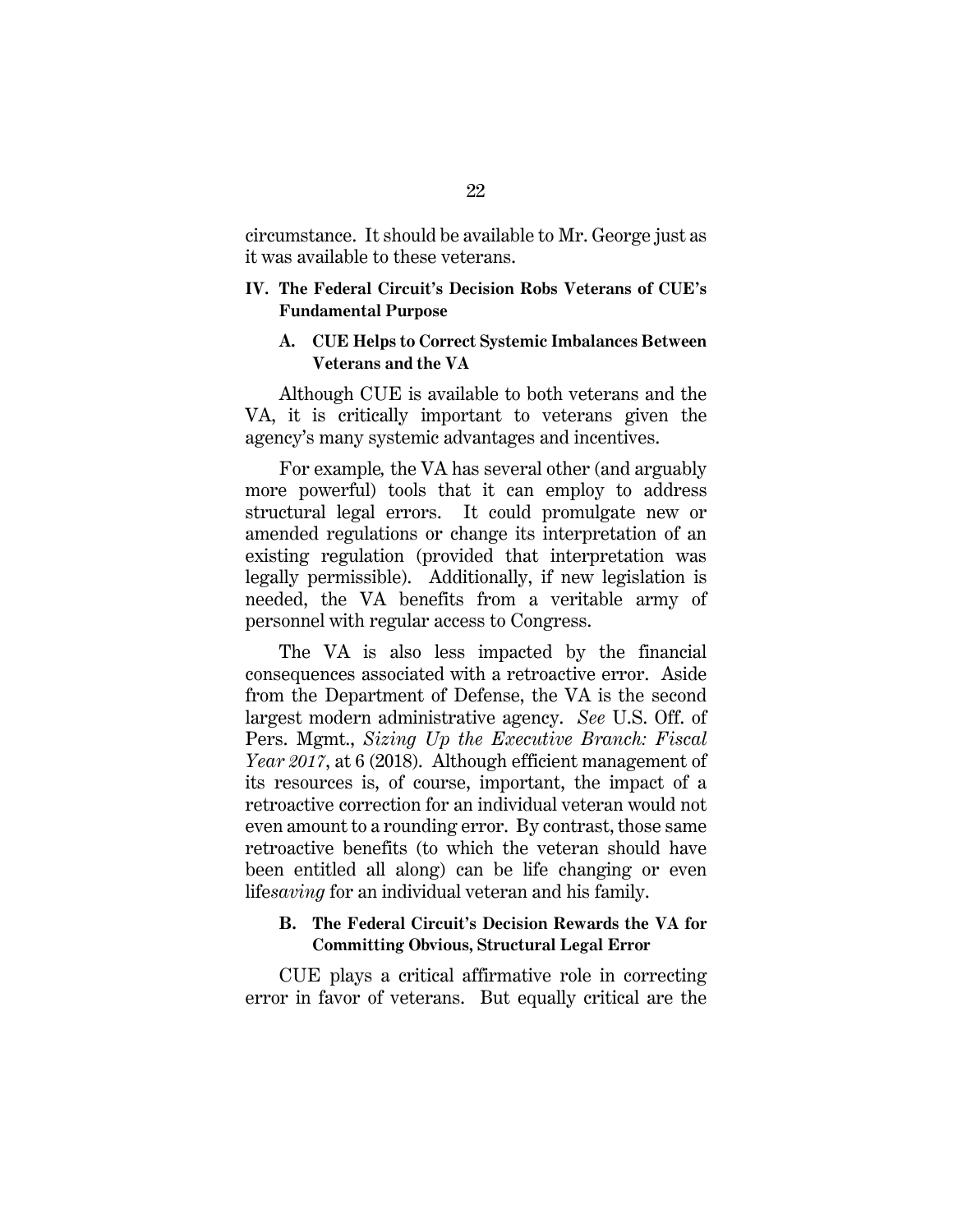negative incentives it helps police. Mr. George's case makes the point: The VA passed a regulation that for decades was contrary to the plain language of the governing statute. That atextual regulation stood for decades, a period during which the VA undoubtedly benefited by denying scores of veterans like Mr. George payments Congress intended them to receive. The Federal Circuit's decision would permit the VA to retain those wrongfully withheld payments, at the expense of the veterans the VA is supposed to serve.

The incentives such a regime creates are obvious: The Federal Circuit's decision allows the VA to pass incorrect regulations and then reap the benefits of such regulations until some veteran has the wherewithal and means to challenge and overturn those regulations. To be sure, modern notice and comment practice, buttressed by an increasingly active veterans' bar and judicial review, help police such incentives. But that does not obviate CUE's important role in further reducing such perverse incentives, especially given how few veterans directly appeal the VA's initial decisions, *see* Part III, *supra*.

The Federal Circuit's decision also threatens Congress's primary Constitutional role under the Appropriations Clause. Here again, Mr. George's case is illustrative. Congress spoke clearly on the law applicable to his claim. When the Executive passed a regulation contrary to Congress's express will, it overrode Congress's appropriation of benefits. At the time, an individual veteran could not realistically petition the Article III judiciary to correct that separation of powers violation. Although she could do so now, that does nothing for veterans like Mr. George absent CUE, which can both correct individual injustice and incentivize the VA away from such regulations in the first place, potentially saving veterans years of hardship.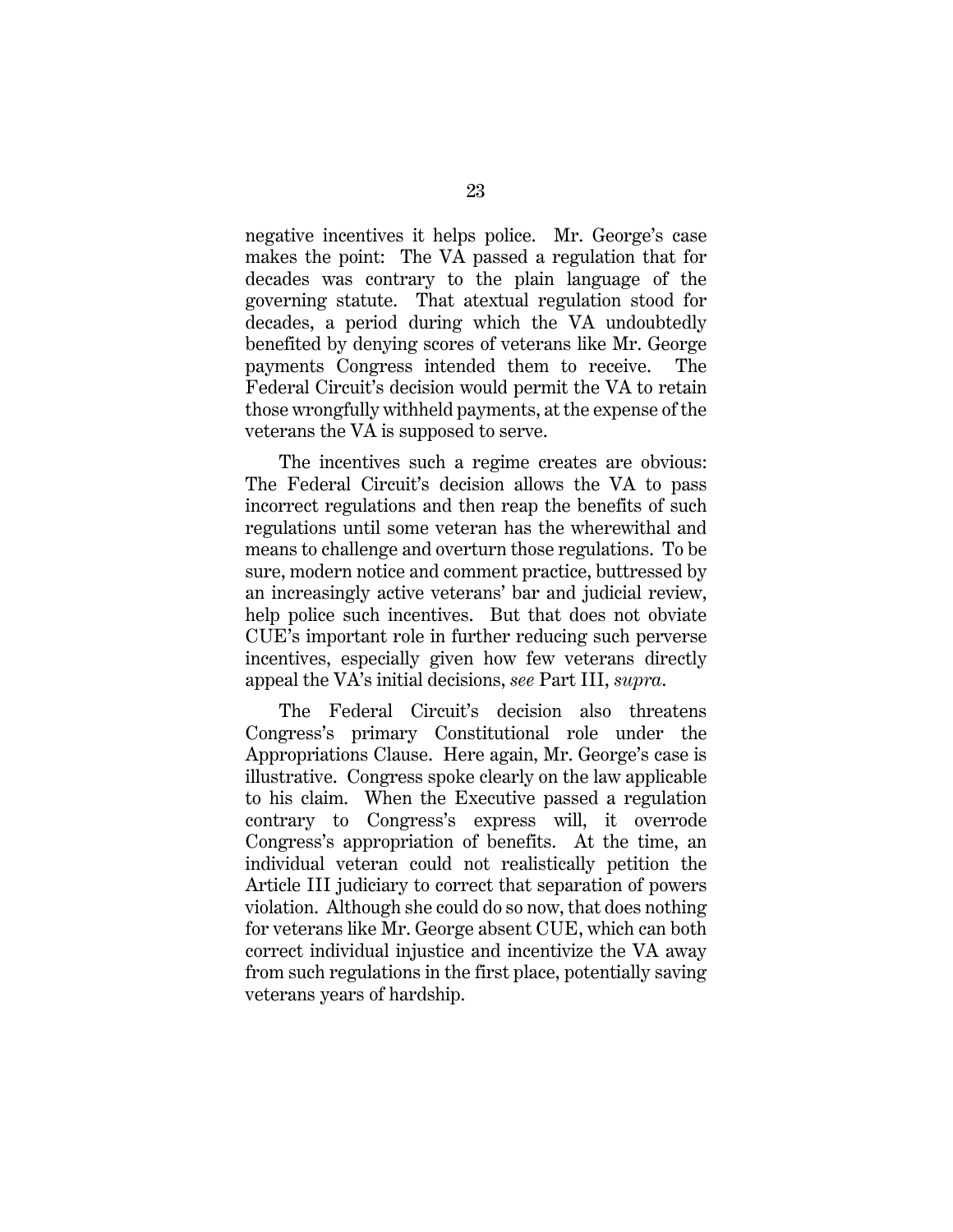### <span id="page-33-0"></span>**C. The History of the Presumption of Soundness Regulation Demonstrates the Flaws in the Federal Circuit's Decision**

The history of the presumption of soundness regulation at issue in Mr. George's case demonstrates these concerns. Before the VA passed its atextual regulation in 1961—which stood for 42 years until the Federal Circuit overturned it in 2004—the Executive repeatedly attempted to deprive veterans of the rebuttable presumption of soundness on entry into active service, from which Mr. George should have benefited.

<span id="page-33-1"></span>This started decades earlier when, in the 1930s, the Roosevelt Administration's regulations would have allowed the government to rebut the presumption of soundness with evidence that the disability existed prior to service. *Wagner v. Principi*, 370 F.3d 1089, 1094 (Fed. Cir. 2004) (discussing Veterans' Regul. No. 1(a), pt. I, ¶ I(b) (Exec. Order No. 6,156)). Congress disagreed and overrode this regulatory fiat. *Id.* (citing Independent Offices Appropriations Act of 1935, ch. 102, § 27, 48 Stat. 509, 524). This was the genesis of the rebuttable presumption that exists today. *Wagner*, 370 F.3d at 1094- 95; *see* 38 U.S.C. § 1111.

<span id="page-33-8"></span><span id="page-33-7"></span><span id="page-33-6"></span><span id="page-33-5"></span><span id="page-33-4"></span><span id="page-33-3"></span><span id="page-33-2"></span>After the start of World War II Congress proposed legislation that included a blanket presumption of soundness for new veterans. *Wagner*, 370 F.3d at 1095 (discussing 89 Cong. Rec. 7,386 (1943) (statement of Rep. Rankin); H.R. 2703, 78th Cong. (1943)). The Administration disagreed and again proposed an exception for disabilities that existed prior to service. *Id.* (citing S. Rep. No. 78-403, at 6 (1943)). Although Congress adopted that exception, it again placed the burden on the VA to show that preexisting injuries were not aggravated by military service. *Id.*; *see also* 89 Cong. Rec. 7,387 (statement of Rep. Rankin) ("It places the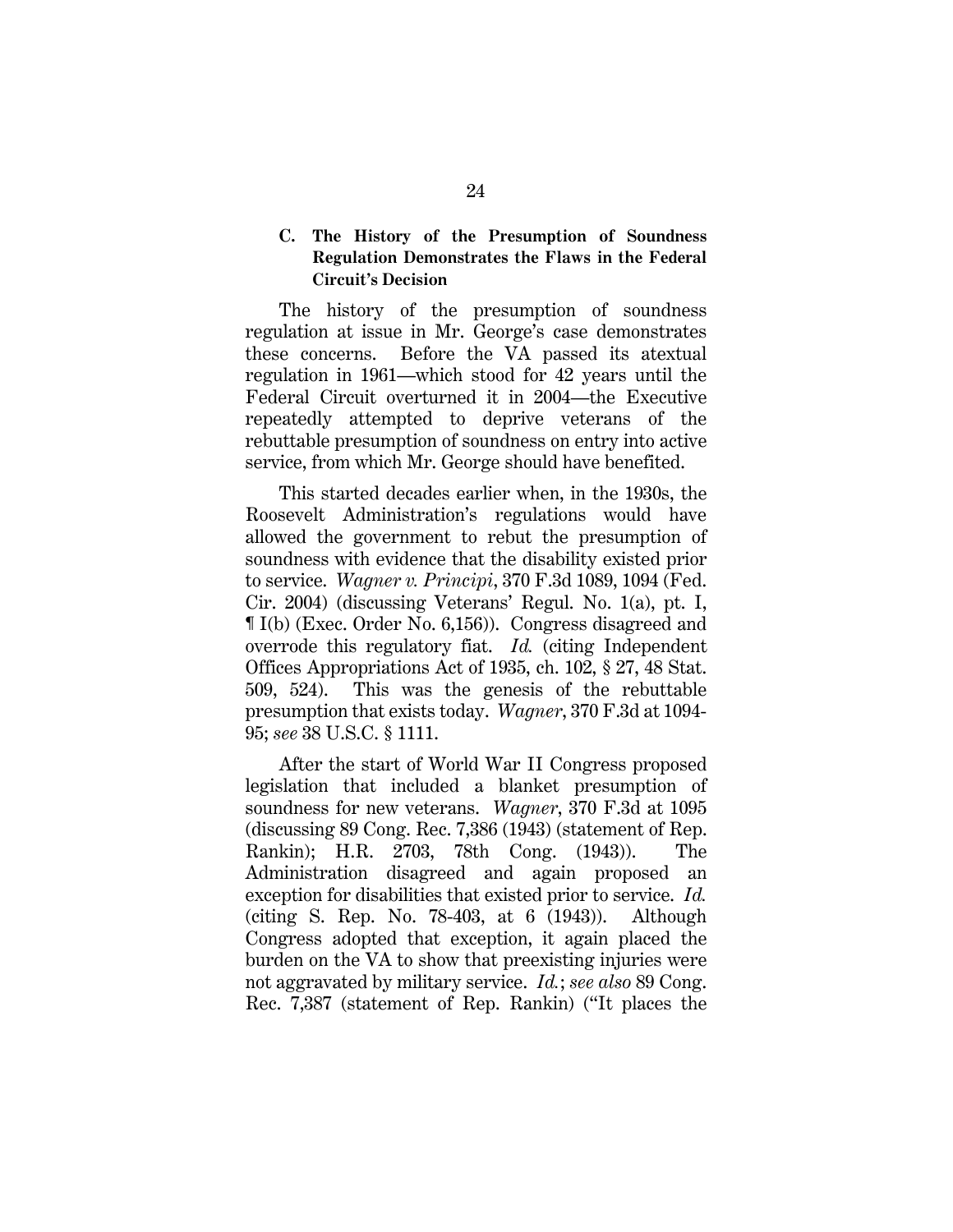burden of proof on the Veterans' Administration to show by unmistakable evidence that the injury or disease existed prior to acceptance and enrollment and was not aggravated by such military or naval service."); *Wagner*, 370 F.3d at 1095-96. The VA complied with Congress's dictate through the 1950s. 11 Fed. Reg. 8730 (Aug. 13, 1946); 38 C.F.R. § 3.63(b) (1949); 38 C.F.R. § 3.63(b) (1956).

<span id="page-34-4"></span><span id="page-34-3"></span><span id="page-34-2"></span><span id="page-34-1"></span><span id="page-34-0"></span>Even after Congress reaffirmed this scheme in 1957 and 1958, Veterans Benefit Act of 1957, Pub. L. No. 85-56, § 312, 71 Stat. 83; Veterans Benefit Act of 1958, Pub. L. No. 85-857, § 311, 72 Stat. 1105, 1120 (codified at 38 U.S.C. § 311), the Executive once again used regulatory fiat to overcome Congress's intent. In 1961, the VA promulgated an entirely new set of regulations for adjudicating benefits claims. 26 Fed. Reg. 1561 (Feb. 24, 1961). The new regulations allowed for an exception to the presumption of soundness where "clear and unmistakable (obvious or manifest) evidence demonstrates that an injury or disease existed prior thereto," but the new regulation did away with Congress's express requirement to disprove aggravation. *See id.* at 1580. The VA never explained how this about face could be consistent with the statute. Its reasoning is lost to history, but the end result was that between 1961 and 2004, the VA benefited from a standard of proof Congress expressly prohibited—at Mr. George's expense, and at the expense of veterans like him.

<span id="page-34-5"></span>Especially when set against this troubling historical context, the case for CUE seems obvious. One might even expect the VA, out of decency alone, to agree. But rather than do so, it has doubled down on this decades-long error, arguing to the Veterans Court and the Federal Circuit that the law "required" the VA to deny veterans like Mr. George benefits for 43 years, notwithstanding Congress's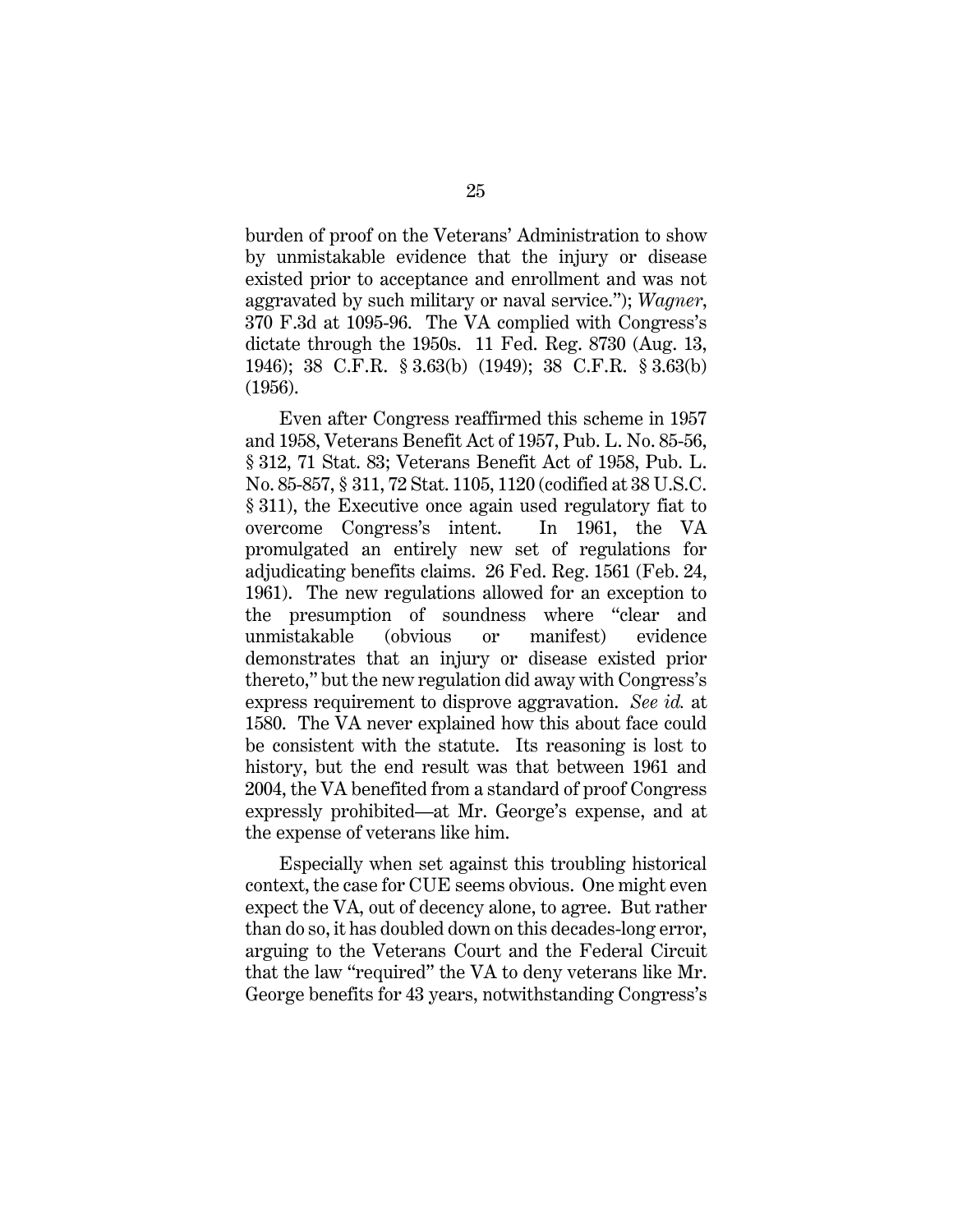<span id="page-35-2"></span><span id="page-35-1"></span>clearly expressed intent through a statutory scheme dating back to the 1930s. *E.g.*, *James v. McDonough*, No. 20-0318, 2021 WL 5001748, at \*3 (Vet. App. Oct. 28, 2021) (recognizing that the "plain text of section 1111 has not changed" but that the "second prong . . . was not recognized in 1994"); *Cohen v. McDonough*, No. 19-2329, 2021 WL 3878976, at \*3 (Vet. App. Aug. 31, 2021) ("[I]n March 2003 rebuttal of the presumption of soundness required clear and unmistakable evidence only as to the first prong."); *Baskin v. McDonough*, No. 20-1217, 2021 WL 1707139, at \*7 (Vet. App. Apr. 30, 2021) ("At the time of the 1986 decision, rebutting the presumption of soundness only required a showing of clear and unmistakable evidence that the condition existed prior to service.").

<span id="page-35-0"></span>The Federal Circuit's decision below reinforces and rewards these tactics, harming Mr. George and veterans like him and incentivizing further such efforts going forward. In essence, the Federal Circuit's decision places more value on a changing regulation than it does on an unambiguous and unchanging statute. This upends Constitutional separation of powers and disparately treats veterans who sought benefits between 1961 and 2004 as compared to every veteran who did so before 1961 or after 2004.

<span id="page-35-4"></span><span id="page-35-3"></span>In fact, if allowed to stand, the Federal Circuit's decision could further erode principled VA decision making. For example, the CAVC recently relied on the Federal Circuit's decision in this case to affirm the VA's denial of a CUE claim. *Sierra v. McDonough*, No. 18- 4509, 2022 WL 277274, at \*4 (Vet. App. Jan. 31, 2022). In *Sierra*, the VA had previously denied a compensable rating to a veteran in 2006 based on its interpretation at the time of a decades-old VA regulation—29 Fed. Reg. 6718 (May 22, 1964). *Sierra*, 2022 WL 277274, at \*4. In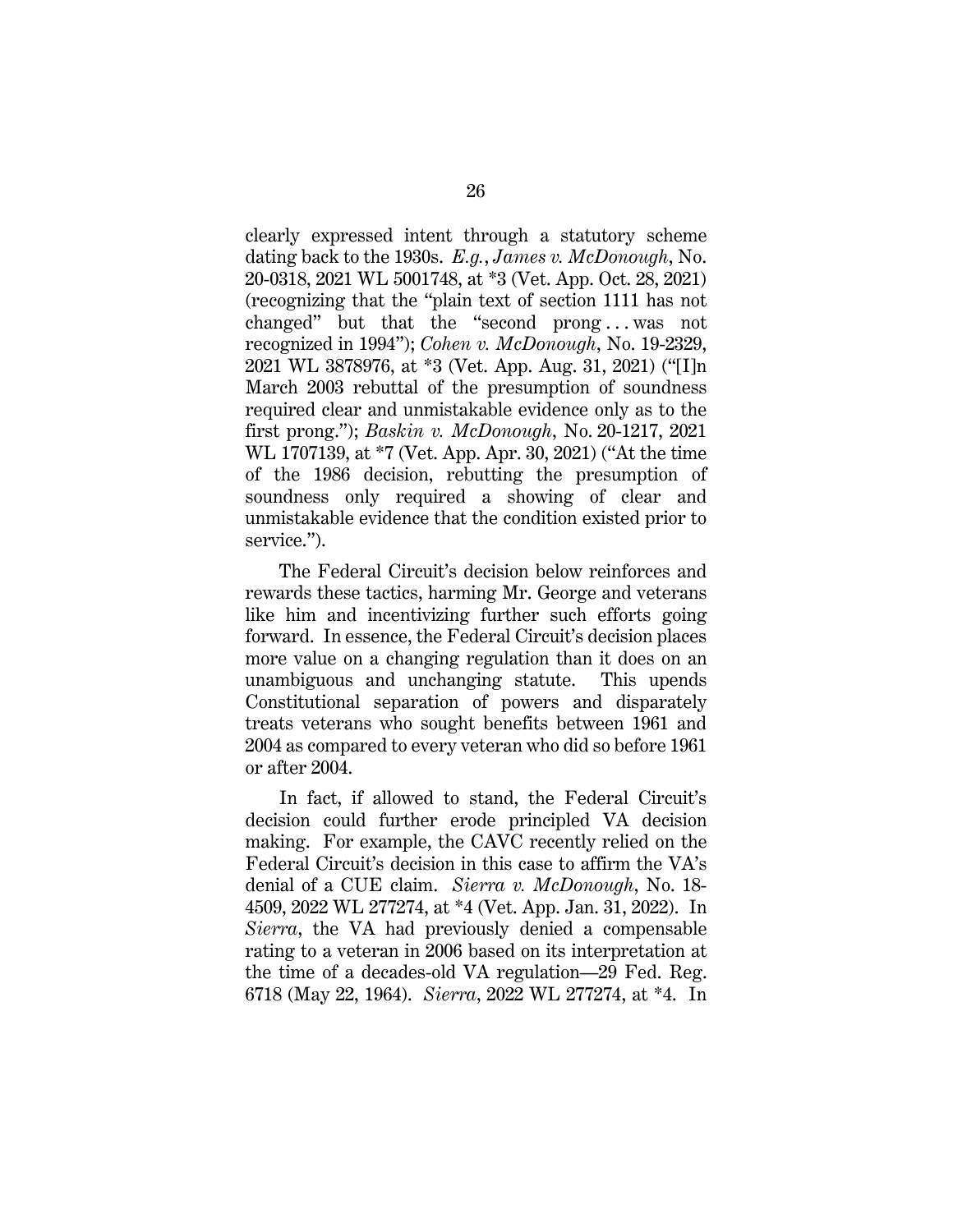2013, Mr. Sierra applied for CUE, contending that the VA had incorrectly applied its own regulation. *Id.* at \*1. In a separate case in 2015, the CAVC interpreted the "plain language" of the regulation in question in a manner consistent with Mr. Sierra's argument. *Id.* at \*4 (citing *Petitti v. McDonald*, 27 Vet. App. 415, 424-25 (2015)).

<span id="page-36-1"></span>But relying on the Federal Circuit's decision in the case now before this Court, the CAVC held that "*Petitti* cannot be applied retroactively to render the [2006] rating decision a product of CUE when that decision was faithful to the regulations as they were understood at that time." *Id*. (citing *George v. McDonough,* 991 F.3d 1227, 1234-35 (Fed. Cir. 2021)). It then went on, "That is true even if the later interpretation set forth *what the regulation always meant*." *Id.* (emphasis added). Thus, *George* is already rippling outward to shield the VA not only when it incorrectly applies unchanging and unambiguous statutes, but also when it ignores the plain language of *its own regulations*.

Such results cannot stand in any regulatory scheme, much less one that is meant to strongly favor veterans. If allowed to stand, the Federal Circuit's decision rewards the VA with a windfall, encourages it to similarly shield itself from Congress's will in other circumstances, and carves out a generation of veterans for unfair disparate treatment.

#### **CONCLUSION**

<span id="page-36-0"></span>For nearly a century, CUE has been a critical tool for veterans seeking retroactive relief from erroneous VA decisions. It protects veterans from systemic errors within the system, and—particularly in cases like Mr. George's—it incentivizes the VA to ensure that the agency follows Congress's direction. Precluding CUE where the VA ignores an express statutory instruction